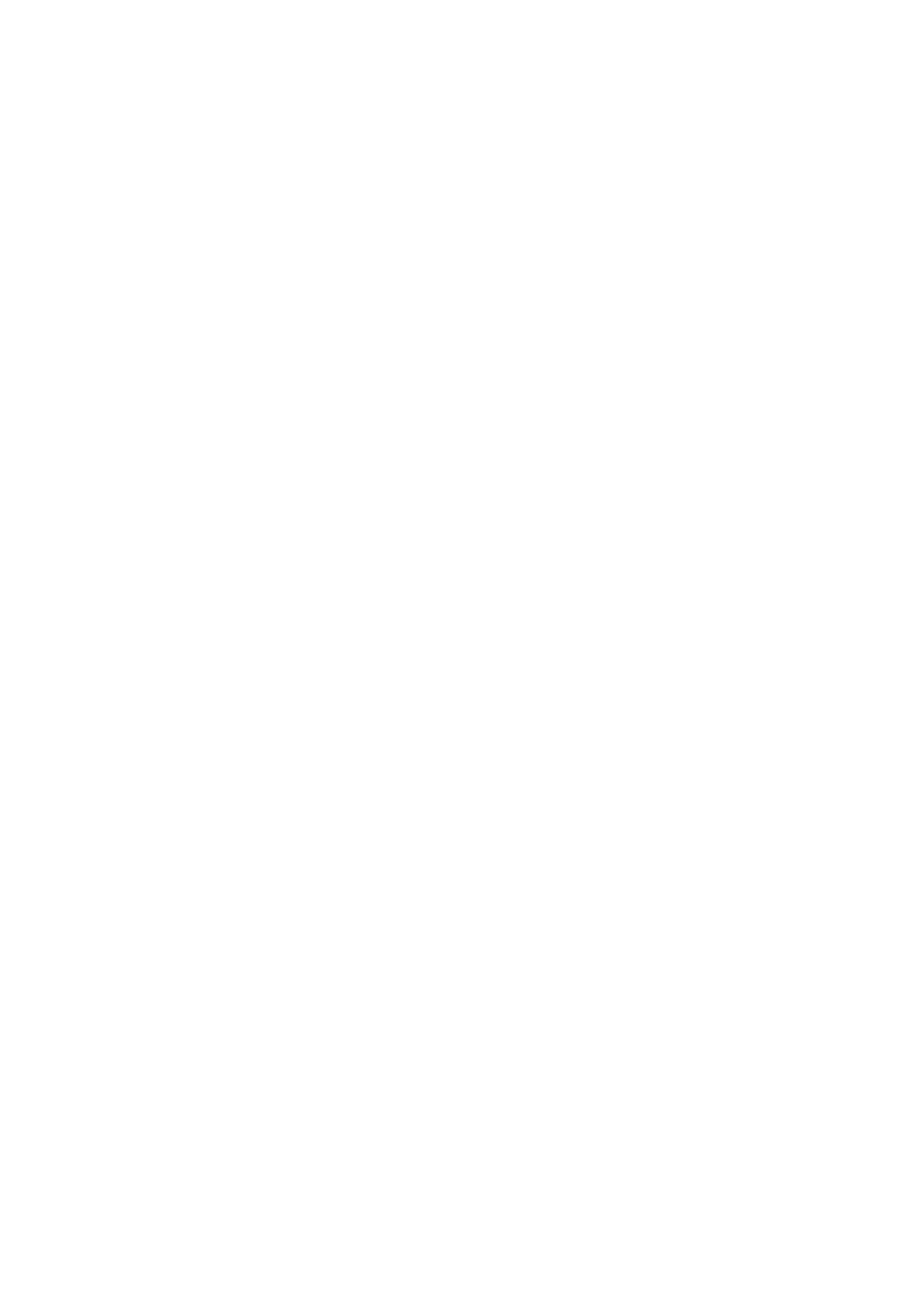# The Politics of Coexistence in the Atlantic World:

*The Greater Caribbean*

By Priya Parrotta

Cambridge **Scholars** Publishing

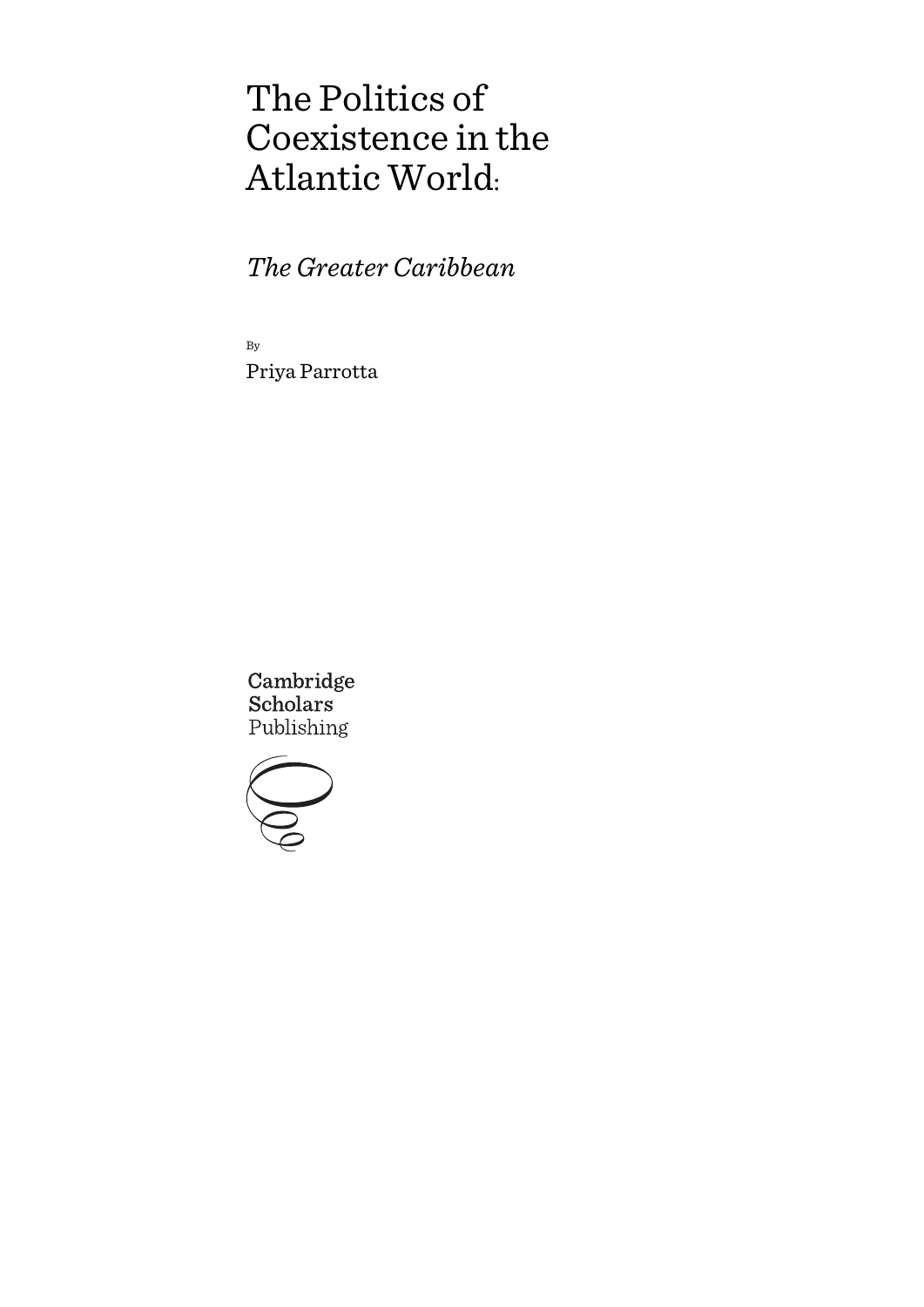The Politics of Coexistence in the Atlantic World: The Greater Caribbean

By Priya Parrotta

This book first published 2016

Cambridge Scholars Publishing

Lady Stephenson Library, Newcastle upon Tyne, NE6 2PA, UK

British Library Cataloguing in Publication Data A catalogue record for this book is available from the British Library

Copyright © 2016 by Priya Parrotta

All rights for this book reserved. No part of this book may be reproduced, stored in a retrieval system, or transmitted, in any form or by any means, electronic, mechanical, photocopying, recording or otherwise, without the prior permission of the copyright owner.

ISBN (10): 1-4438-0139-9 ISBN (13): 978-1-4438-0139-3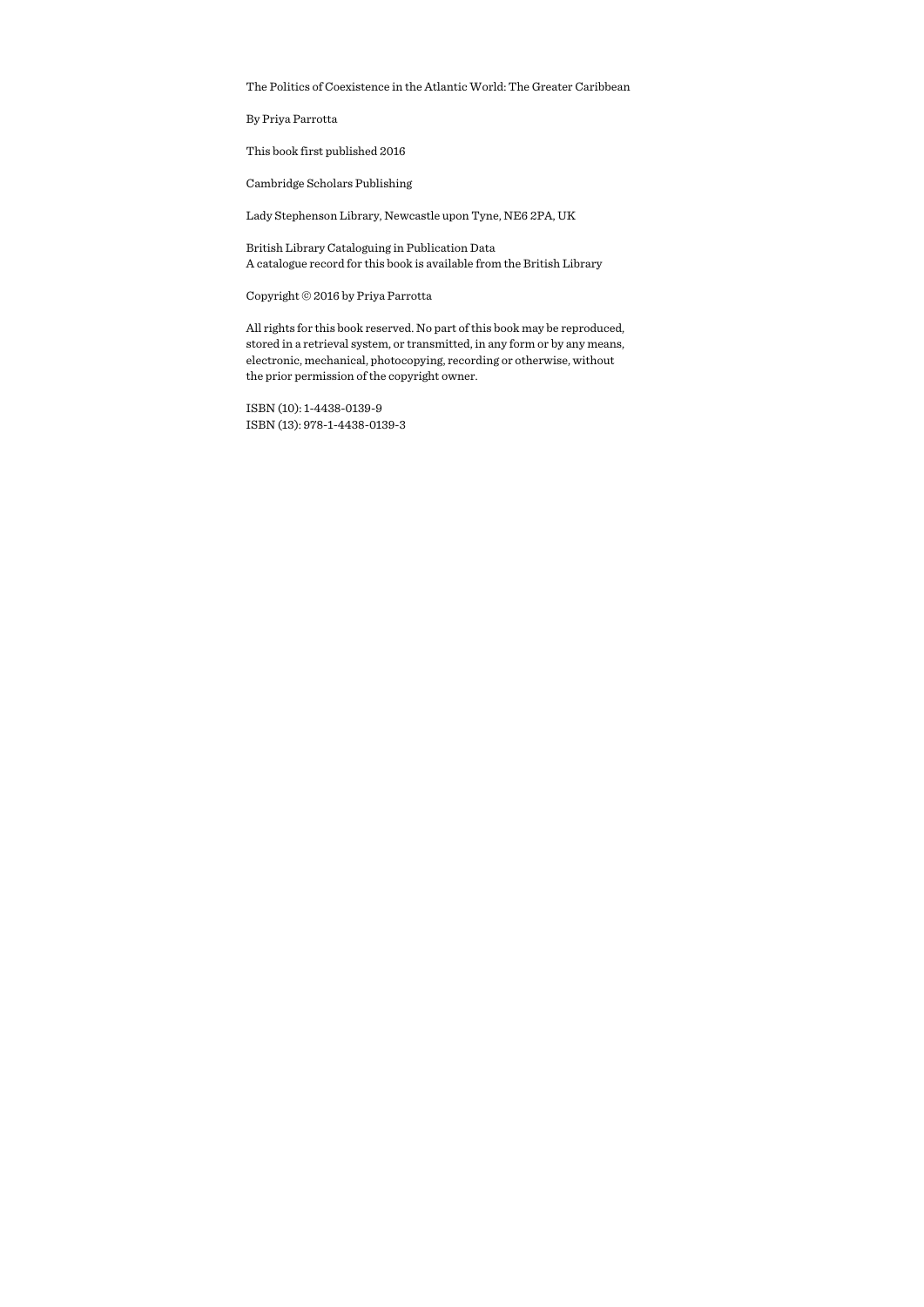*For my parents and my hometown*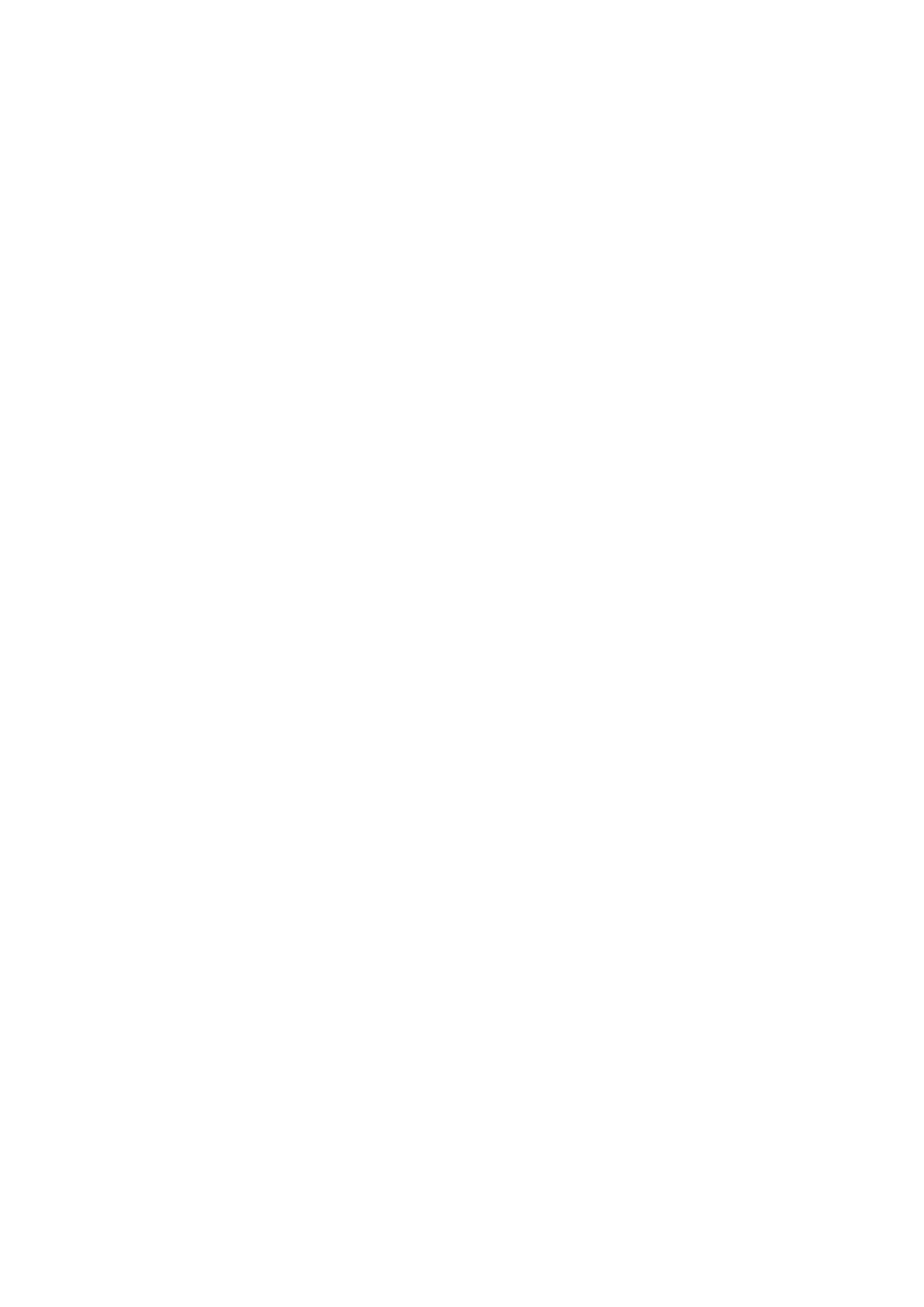## TABLE OF CONTENTS

| Nick Faraclas                                                                                                |
|--------------------------------------------------------------------------------------------------------------|
|                                                                                                              |
|                                                                                                              |
| Culture and Other Questions: María Rosa Menocal's Ornament<br>of the World                                   |
| Illustrating the Self: A Dialogue between Yogic and Yoruba Traditions                                        |
| Raíces Misrepresented: Casta Paintings in Eighteenth Century Mexico                                          |
| Revisiting the "Multiracial:" Insights from José Buscaglia Salgado's<br><b>Undoing Empire</b>                |
| Fugas y Fronteras: The Politics of Inclusion in San Mateo de Cangrejos                                       |
| Promised Land: Quilombismo, the "Quilombo Clause," and the Politics<br>of Recognition in Contemporary Brazil |
| Tituba, the Creative Witch of Salem: Caribbean-Style Syncretism<br><b>Meets Puritan Suspicions</b>           |
| Atrevidos: Discursive Criminalization and the UPR Strikes (2010-2011)                                        |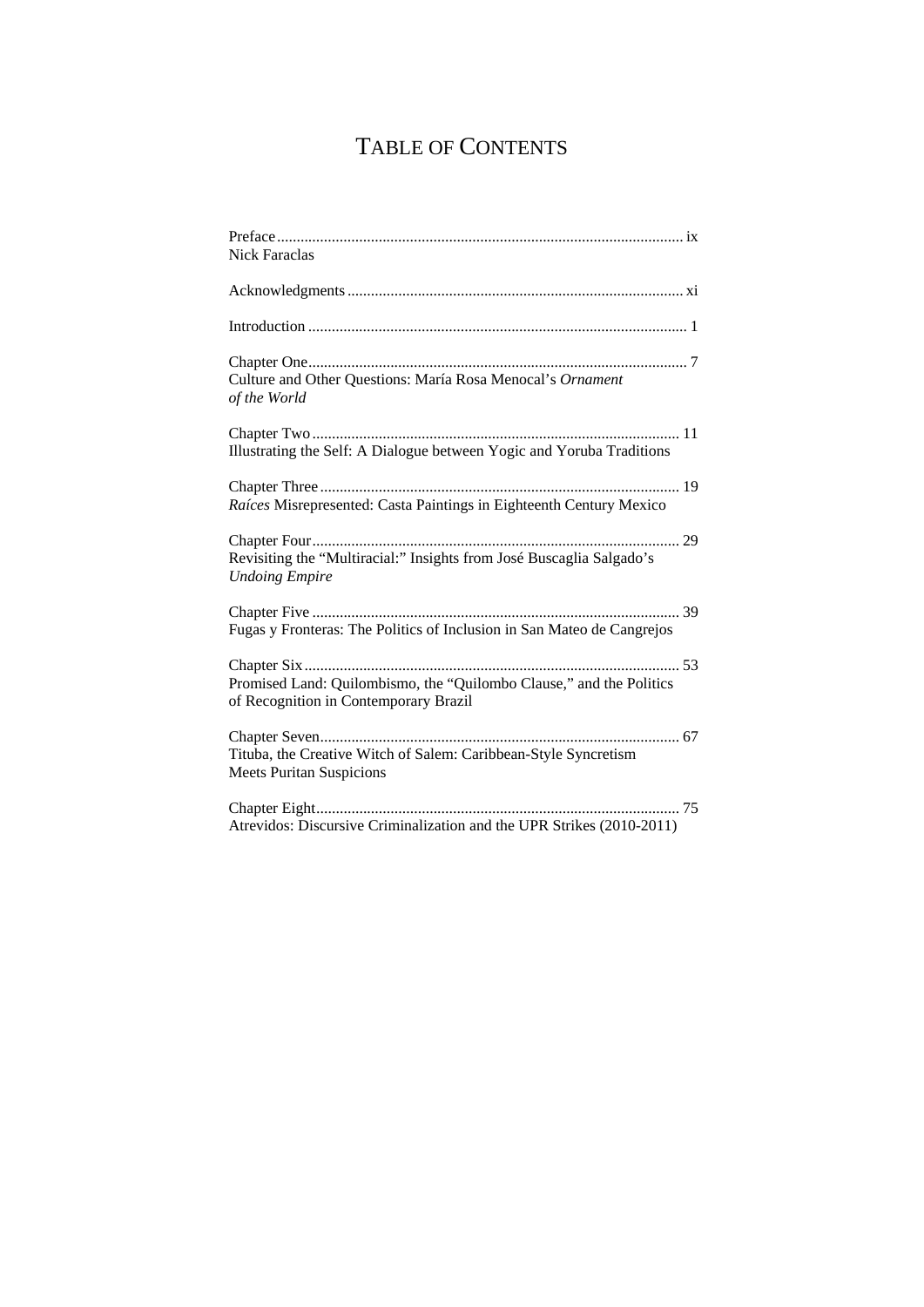#### viii Table of Contents

| Birthright: Nationhood, Women's Health and Reproductive Rights<br>Controversies in Twentieth-Century Puerto Rico |
|------------------------------------------------------------------------------------------------------------------|
| Decolonial Environmentalism                                                                                      |
| Religion, Love, Power and Decolonial Ethics: Perspectives from Nelson<br>Maldonado Torres' Against War           |
| Cosmopolitanism from Below: Global Governance Meets Caribbean<br>Sensibilities                                   |
|                                                                                                                  |
|                                                                                                                  |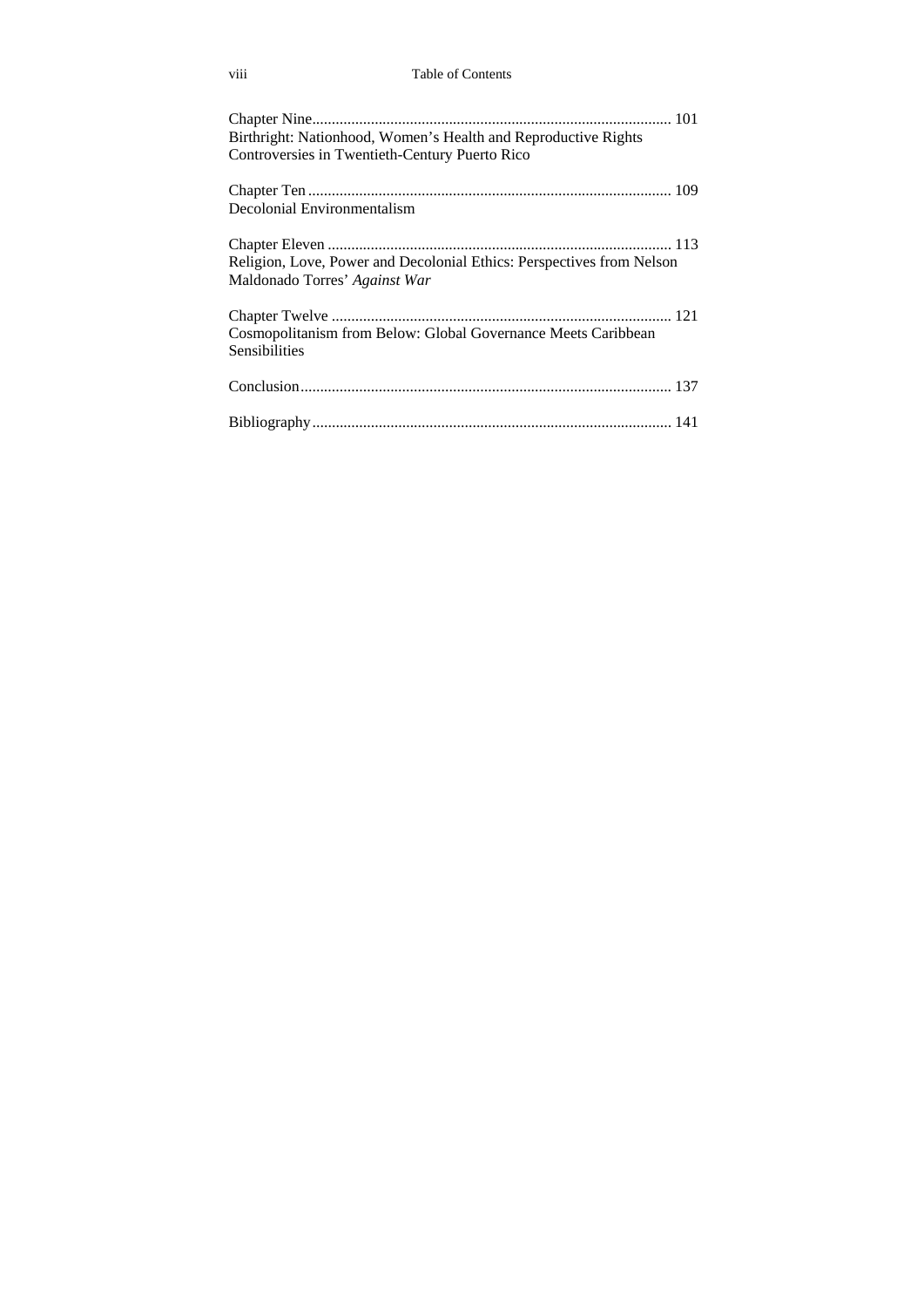## **PREFACE**

## NICK FARACLAS

At the heart of the Afro-Atlantic, which stretches from Bahia to Benin to Bristol to Brooklyn, the Greater Caribbean has given rise to a growing body of renegade border-crossing literary and scientific work that reflects its undomesticated pluri-lingual, pluri-cultural, and pluri-identified societies. In *The Politics of Coexistence in the Greater Caribbean*, Priya Parrotta Natarajan routinely crosses neo-colonial and disciplinary borders in this rich transgressive tradition that nurtures her Caribbean roots. She also demonstrates time and again how the boundaries that usually define studies about the region have systematically hindered our understanding of its multiplex societies, cultures, spiritualities, creativity, histories and potential for contributing to the resolution of the problems of social and ecological coexistence that presently threaten our very survival on this planet. All of this she accomplishes with an openness of mind and heart that simultaneously uplifts and invites her readers to consider new ways of seeing and changing the world.

In this book, the Balkanization of the Greater Caribbean into British, French, Dutch, Spanish, Portuguese and US enclaves unravels, as the artificial binary oppositions between science and art, materialist politics and spirituality, philosophy and technology, ethics and economics, work and play, past and present, local and global, native and migrant, White and Black, North and South, East and West dissolve in order to accommodate a holistic view of the region that, in contrast to more conventional approaches, does rare justice to its peoples and the pivotal role that they have played in shaping the neo-/post-colonial world that we all inhabit at present.

Parrotta Natarajan also does rare justice to the agency of the marginalized peoples of the Caribbean in forging key points of resistance to the dominant institutions that ushered in the modern world. These 'marginalized' peoples have actually constituted the majority of the peoples who have inhabited the region from the colonial era to the present. They include women who have resisted the enclosures of their control over their bodies, bloodlines, land, labor, and markets; Indigenous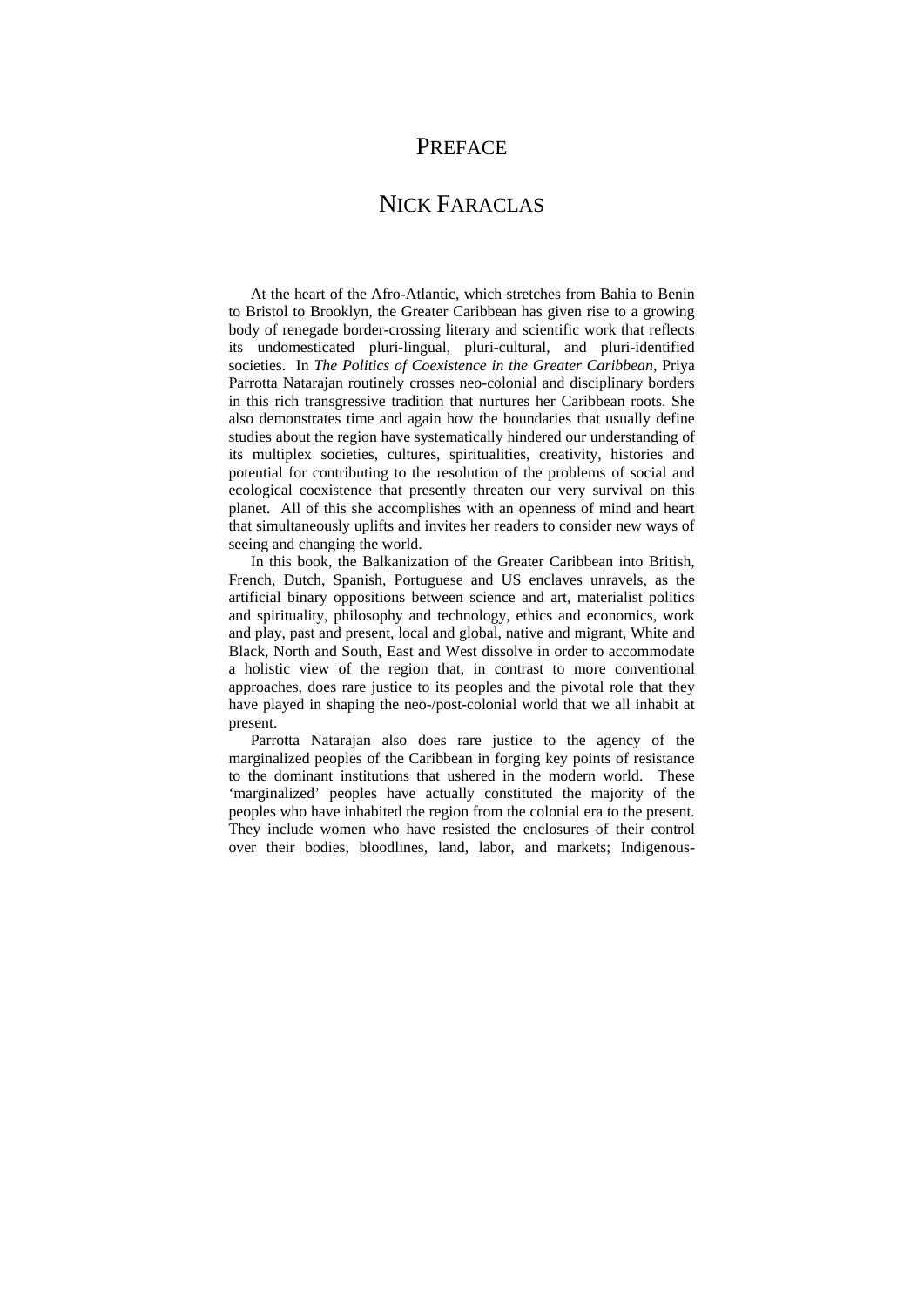African-European descended renegades who have resisted the dominant discourses of European 'civilization' and 'racial purity'; maroons who first resisted plantation slavery and now resist wage-slavery; and pirates and criminalized social outcasts who first resisted the brutal work discipline of the ship, and now resist the brutal work discipline of the neo-liberal factory and fast-food restaurant.

As you open this book, prepare yourself to move seamlessly through multiple dimensions of space, time and understanding. If you give yourself permission to question why the Greater Caribbean has been marginalized in the dominant narratives of world history and society, you now have an opportunity to come to grips with how this region has made the modern world what it is and how this region can help us all to re-make this world in our own collective image and our own collective interests.

> San Juan de Puerto Rico September 2016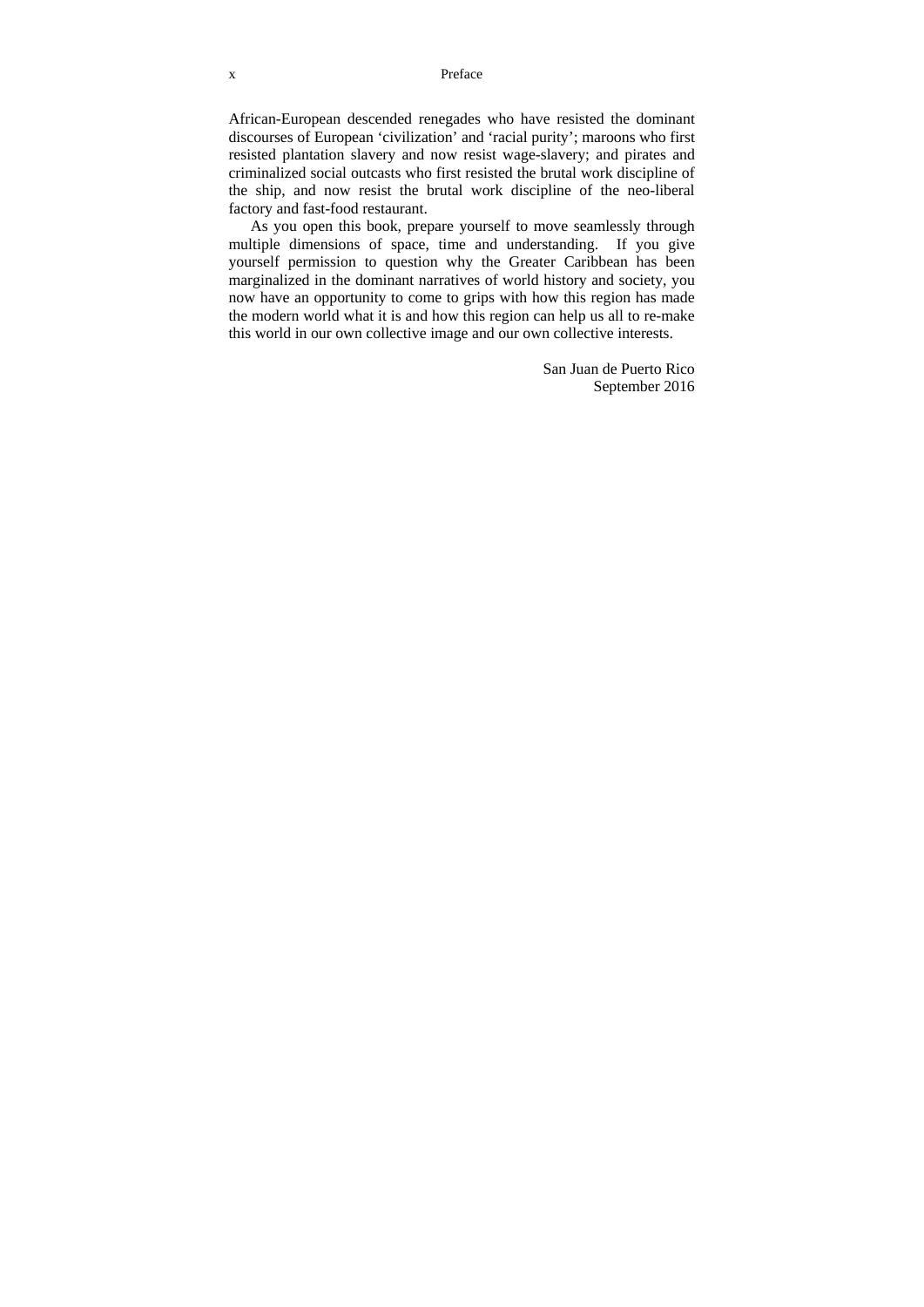### ACKNOWLEDGMENTS

First and foremost, I wish to thank Nick Faraclas, Professor of Linguistics at the University of Puerto Rico. As Advisory Editor, Professor Faraclas generously lent his time and expertise to every stage of this project. His mentorship has made this book possible. He has taught me how to celebrate the world we live in, in a scholarly manner.

For their support during the preparation of this manuscript, I would also like to thank: Maritza Stanchich, from the University of Puerto Rico; my professors at Brown University; and Jeffery Burley at the University of Oxford.

Thanks, too, to Marco McWilliams, Erik Martínez Resly and Osa Obaseki, for their inspiration and their faith. As practitioners of coexistence, they have taught me concrete lessons in the dual arts of dialogue and justice. I am equally grateful for the support of kindred spirits in Puerto Rico and around the world. My conversations with them about the art of getting along have deeply informed this project.

Lastly, I wish to thank my parents, Nalini Natarajan and John Parrotta, for their loving support. This book is dedicated to them.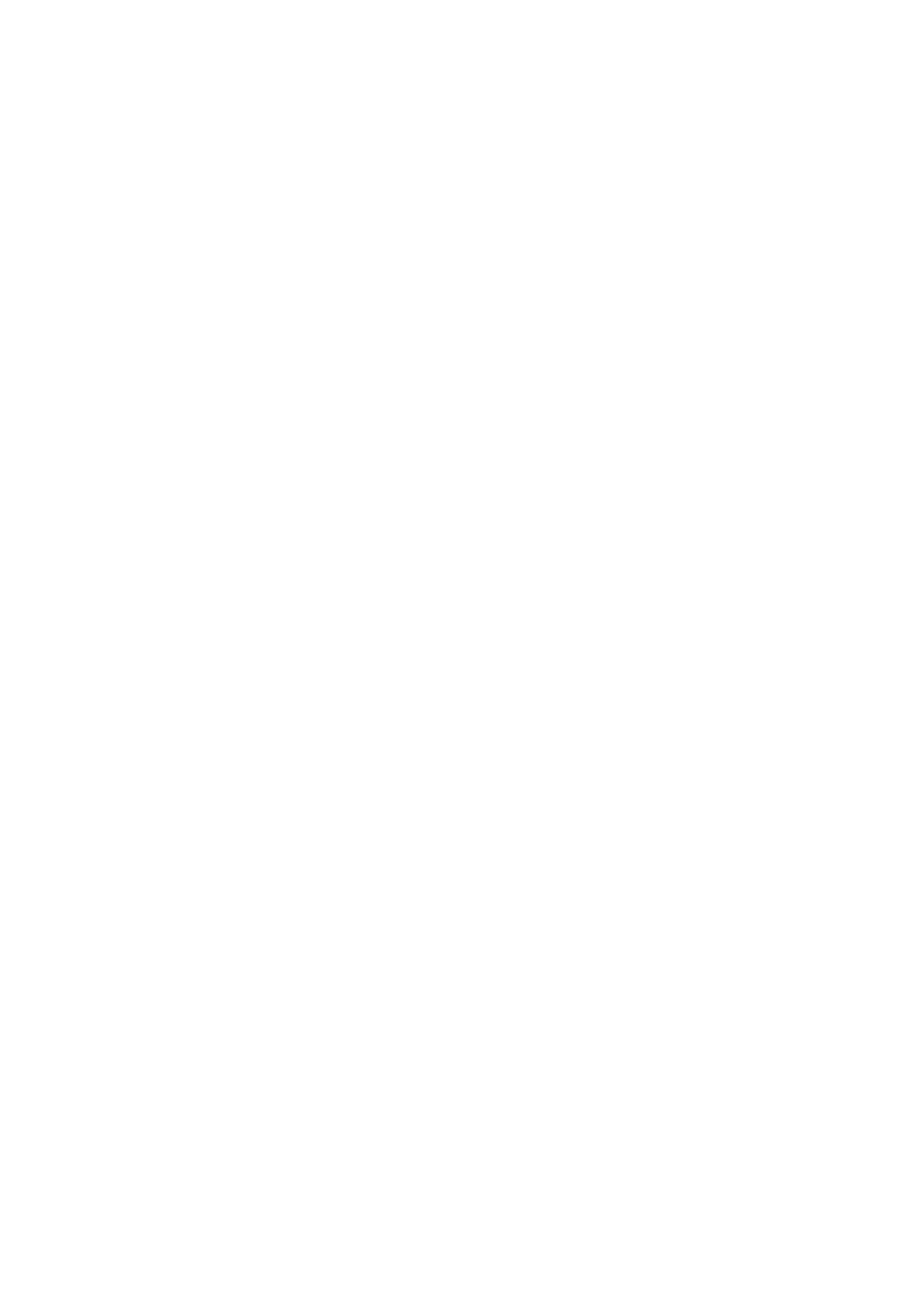## **INTRODUCTION**

There is something about Viejo San Juan that makes one feel free. A UNESCO World Heritage Site, it is a beautifully maintained space, filled with cobblestoned streets and colorful buildings that regularly receive fresh coats of paint. It gives the impression of at once walking through history, and at the same time bearing witness to everything that is beautiful and new. Viejo San Juan is pulsating with life. Artisans fill the plazas on a regular basis, showcasing their works, which range from ceramics to canvasses to hats and accessories made of wood, straw, beads and even gems. Close by, men and women sell *piraguas* and *mantecados*. Walk down Calle Fortaleza, and encounter a mix of the old and the new, the local and the global. At Ayurvedics, you may find packaged herbs and snacks from India—via New York, of course. At Café Poético, the proprietor plays a mix of traditional Puerto Rican music and the occasional "world" sound. Poetry in both English and Spanish lines the walls. At the Haitian Gallery, you will encounter two stories. The first is filled with crafts imported from Puerto Rico's close neighbor. Framed butterflies, small replicas of houses and fruit-laden carts, instruments that are played not only in Haiti, but across the region. Upstairs you will find paintings. Hundreds of them. Depicting snapshots of history that locals rarely talk about and tourists can be counted upon to not understand.

Look at the surface in Viejo San Juan, and then look beneath it, and you will understand a great deal about the place—the *situatedness*, if you like—of the Caribbean in the Americas more broadly. On the one hand, it is spectacularly beautiful, and brimming with energy and bits of inspiration. It is a soothing place for both tourists and locals, a place to come and rest and take comfort in the fact that in spite of life's turbulence, such a landscape exists. But on the other hand, in VSJ (as it is known for short) certain pressures are at work that have defined public space, and continue to conceal the full depth, complexity, richness and vitality that is the greater Caribbean.

VSJ is a place of color, and of coexistence. People from all over the world both live and visit here, and at least on the surface, seem to get along relatively well. It is a place where material and musical culture is prized, and the benefits of this are seen at every turn. It is pluralism, painted onto walls and added to playlists. The cultural landscape of Viejo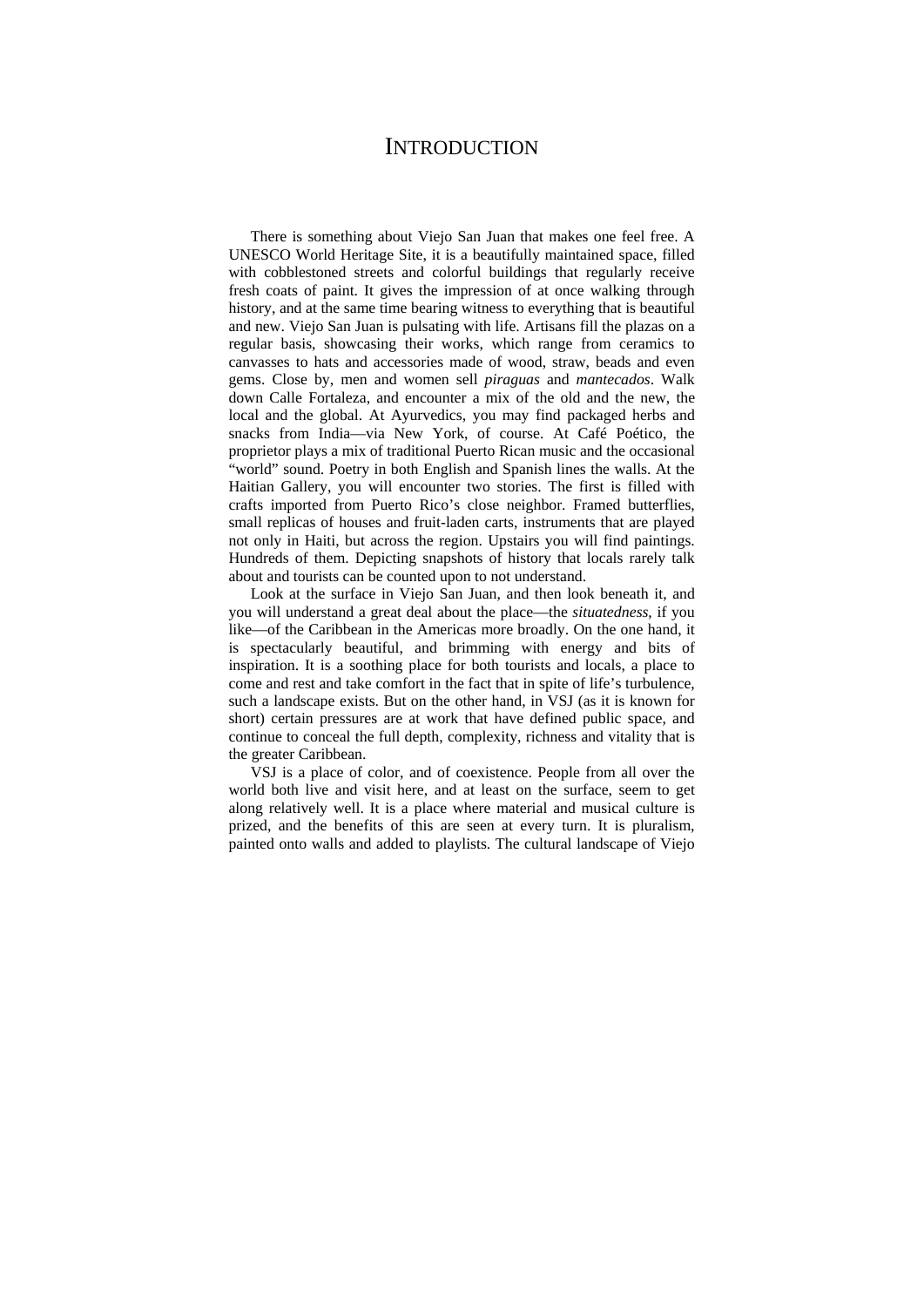San Juan reflects the various influences that, for some at least, tend to define contemporary, globalized life.

But like all tourist destinations, only a small portion of this place's history is on display. Stories have been stripped away, and all who visit are left to believe that the beauty they see around them just *ended up* that way—as though history, struggle, pain, resilience, and love that transcends circumstances had little to do with the evolution of the Caribbean music, art, dance, and spirituality that so many of us enjoy.

Lauryn Hill, American R&B singer and daughter-in-law of Jamaican reggae legend Bob Marley, once observed that Marley is associated with joy and light-heartedness and fun the world over. She then added that so many seem to think that his joy sprung spontaneously, but that in fact he toiled and suffered a great deal for his art. When I first heard this observation several years ago, it left an indelible impression. In the American—and possibly the global—imagination, the Caribbean is so frequently associated with all things light and carefree. And as somebody who spent a large portion of her young life in the Caribbean, I share that opinion to a certain extent. The cultural forms that have come out of this region are often filled with a real exuberance. But at the same time, the Caribbean is hardly a shallow place. It has a deep, often turbulent history. And without a knowledge of this history, one cannot claim to know about this region.

Over the course of the past few years, I have collected examples of stories—past and present—that, over time, could weave themselves together to paint a different kind of portrait of the greater Caribbean. A portrait that takes as its central concern this question: how have people in the Caribbean, past and present, lived and imagined coexistence in the modern world? Put differently, how have people in the region lived together, and what lessons and inspiration can we derive from their experiences? This book is the result of that inquiry.

I tend to think that the Caribbean is, in crucial ways, a microcosm of the world. It is socially, politically, culturally, and ecologically diverse. It has witnessed the arrival of people from all corners of the Earth to its shores, and has played host to them as they have configured and reconfigured themselves in a wide variety of ways. Its history is by turns deeply capitalistic and deeply spiritual. To return once again to art, its music and dance forms have captured the hearts of people on every continent. And while it is often boxed off from the rest of the world and/or regarded as an undifferentiated mass of islands and beaches, the fact is that its histories are multiple. The linguistic, ancestral, economic, and commercial geographies of each of the places discussed in this book are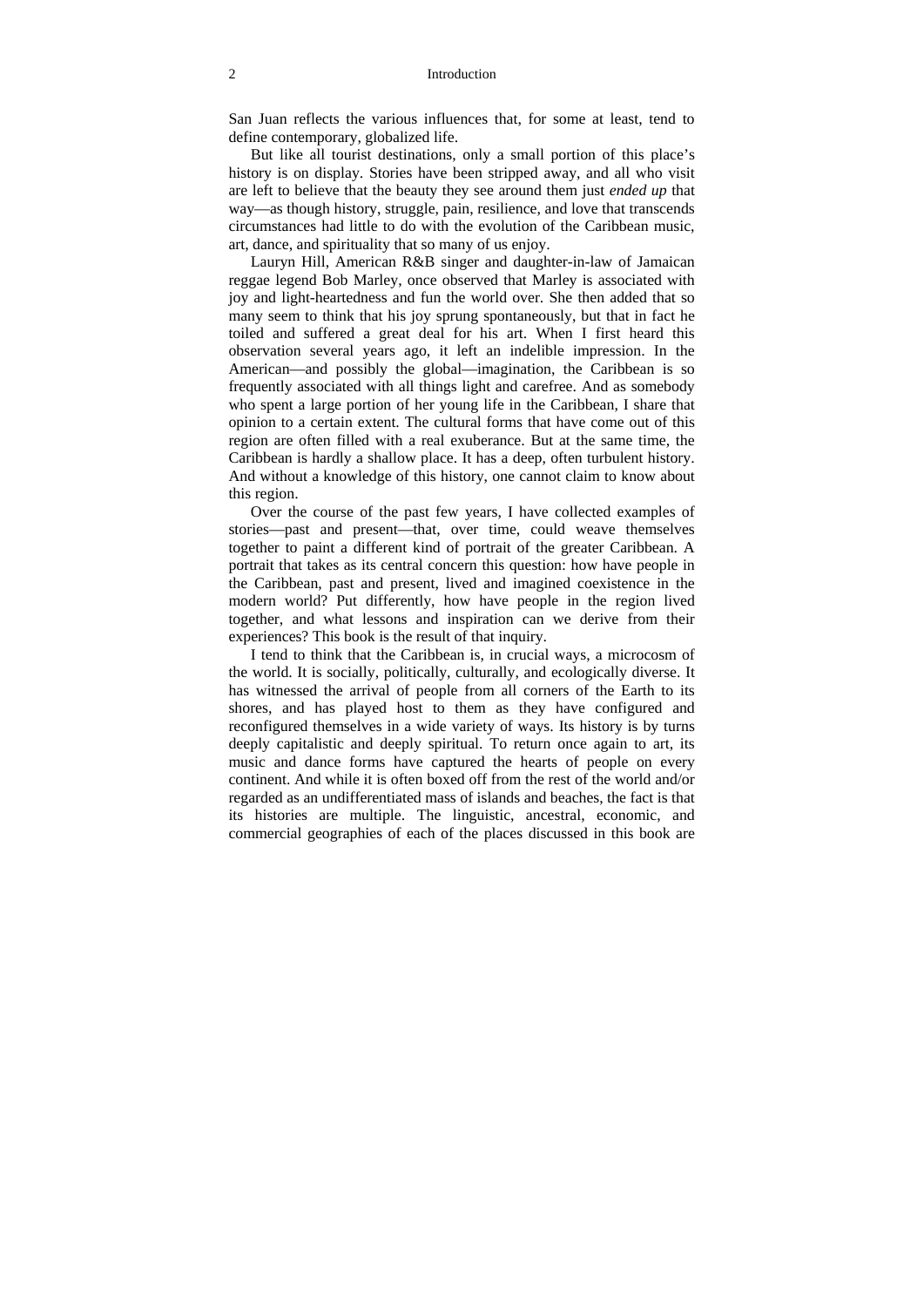distinct from one another. However, these differences should not prevent us from considering these different places as part of one, definable region. Avoiding generalizations, while at the same time focusing on the resonances between each of the stories in this volume, is what I have set out to do.

The "greater" Caribbean includes the islands of the Caribbean archipelago, as well as the coastal regions of Africa, Europe, and North, Central and South America that share major elements of the islands' histories. These essays are "stories" in the sense that they each introduce the reader to a new dimension of life in the Caribbean—a new set of hopes and concerns, a new element of culture (or law, or politics, or ecology, or a combination of these) that invites us to look at the region with refreshed eyes.

The twelve episodes in this volume span several countries, historical processes, creative practices, and philosophical issues. They are grouped into six pairs, each of which affords the reader an opportunity to look closely at one dimension of life in the Caribbean. Each dimension is at once specific to the region yet also, I would hope, broadly relevant to other places and times.

The first pair focuses on the spiritual pluralism(s) which arguably form the foundation of philosophical thought and artistic tradition in the region. One chapter engages with one of the Caribbean's most charismatic historical enigmas—the coexistence of Muslims, Christians and Jews in medieval Spain, and the fact that when religious minorities were expelled from Spain in 1492, they often relocated to the Caribbean and brought their dynamic history along with them. The other chapter deals with another, no less significant spiritual landscape—the dialogue between Yogic and Yoruba cosmologies in Trinidad.

The second pair concerns itself less with spiritual coexistence than it does with the politics of racial mixture in the greater Caribbean. One of the chapters focuses on early modern Mexican *casta* paintings, which depicted, in a crude and deeply colonial form, the various ways in which the people of Mexico could inter-marry or breed, and the resulting classifications of their offspring. The other, more heartening chapter discusses the historical evolution of the concept of *mulataje*, which is closely linked to the figure of the "mulatto." It locates the origin of this concept not in the slave societies of the Caribbean, but rather in medieval Spain, where it was closely linked to bold transgression of social boundaries, and also to profound creativity and innovation. In the first example, pluralism is interpreted through a colonial lens, while in the latter, pluralism becomes a source of genuine resistance. These papers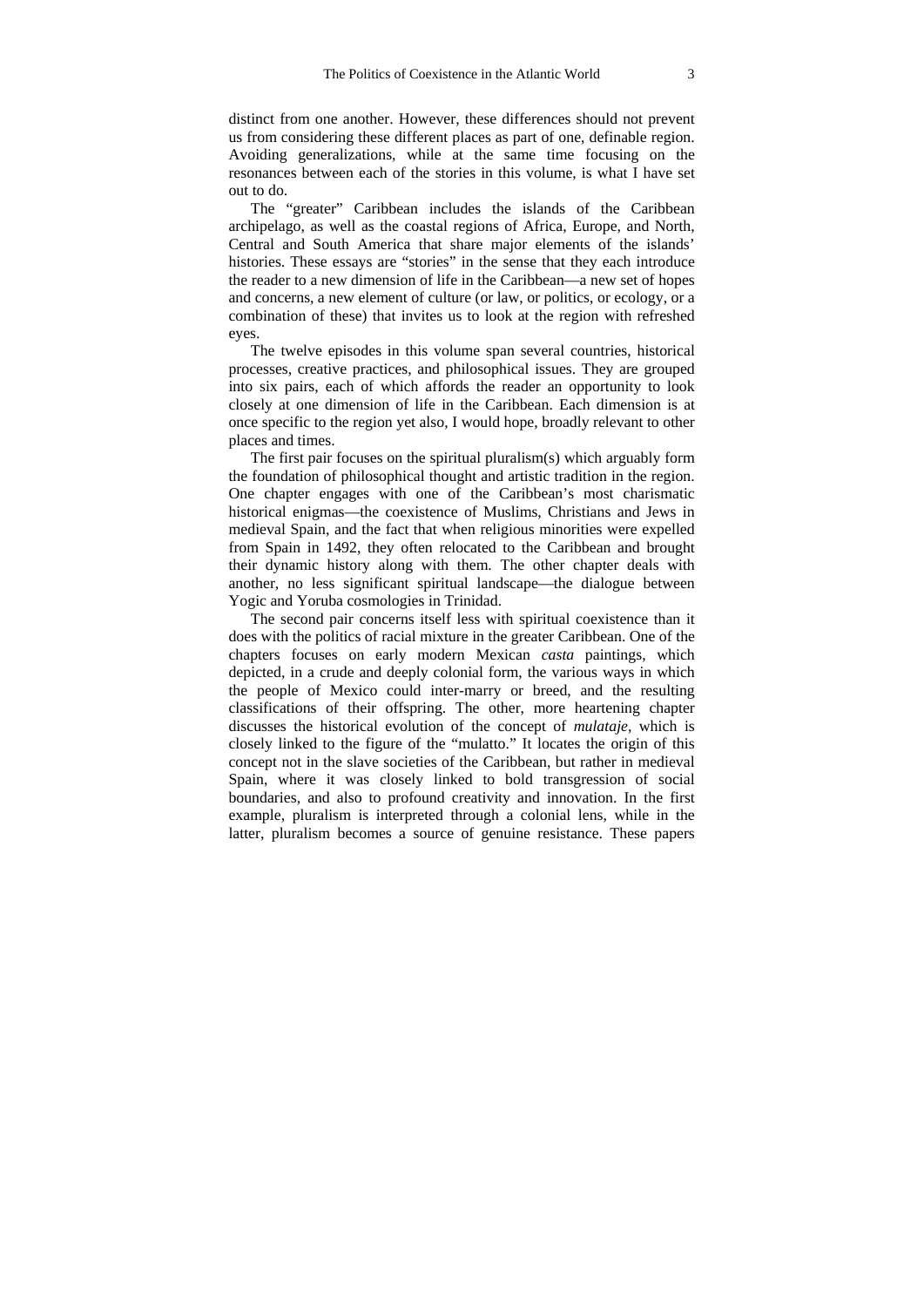#### 4 Introduction

demonstrate the vulnerability of the topic of coexistence to divergent ideological agendas.

After discussing spiritual pluralism and racial mixture, we move on to a new element of cultural landscapes: space. The two chapters in the third pair both deal with fugitive settlements—communities of escaped slaves in the Caribbean who found refuge outside the colonial centers of power and there created their own, radical societies. Here, the politics of inclusion is the topic that is under scrutiny. In "Fugas y Fronteras," I consider the story of San Mateo de Cangrejos, an officially sanctioned settlement in Puerto Rico that on the one hand allowed its inhabitants some necessary freedoms, but also bound it to a non-negotiable situation of dependence with Viejo San Juan. Then, in "Promised Land," I explore the ramifications of a recent land law in Brazil that claimed to return land titles to the inhabitants of *quilombos* (fugitive settlements) but ended up generating controversies about memory, pluralism and the very nature of rights. The art forms of salsa and capoeira had their origins in Spanish Caribbean and Brazilian settlements, respectively.

The two chapters in the fourth section are separated by almost four centuries. However, both deal with instances of criminalization – the marginalization of Caribbean voices by rendering them criminal. The first chapter discusses the life of Tituba—a Caribbean servant from Barbados who moved to colonial New England and, by way of welcome, was the first to be accused in the infamous Salem Witch Trials. The second tells a much more recent story of a student strike at the University of Puerto Rico, in which peaceful protestors were discursively rendered as renegades by an administration that was keen on prohibitively increasing the cost of tuition. I chose to group these two together because when paired, they seem to neatly illustrate the fact that the contemporary contradictions of neoliberalism, and the historical contradictions of Puritanism, do indeed have a great deal in common. Coexistence is important to both stories, in the sense that both depict confrontations that pit syncretism and openness against rigidity and the crude deployment of colonial infrastructure to repress an effectively much more open attitude.

The fifth pair introduces both gender and ecology into our exploration of Caribbean cultural geographies. The first is part biosketch, part broad historical overview. It tells the story of public health activist Helen Rodríguez Trías, who was one of the fiercest critics of the forced sterilization initiatives that took place in Puerto Rico in the mid-twentieth century. I explore the ways in which these reproductive rights controversies were bolstered by emerging environmentalist paradigms in the United States at the time; and in broad strokes, I suggest that the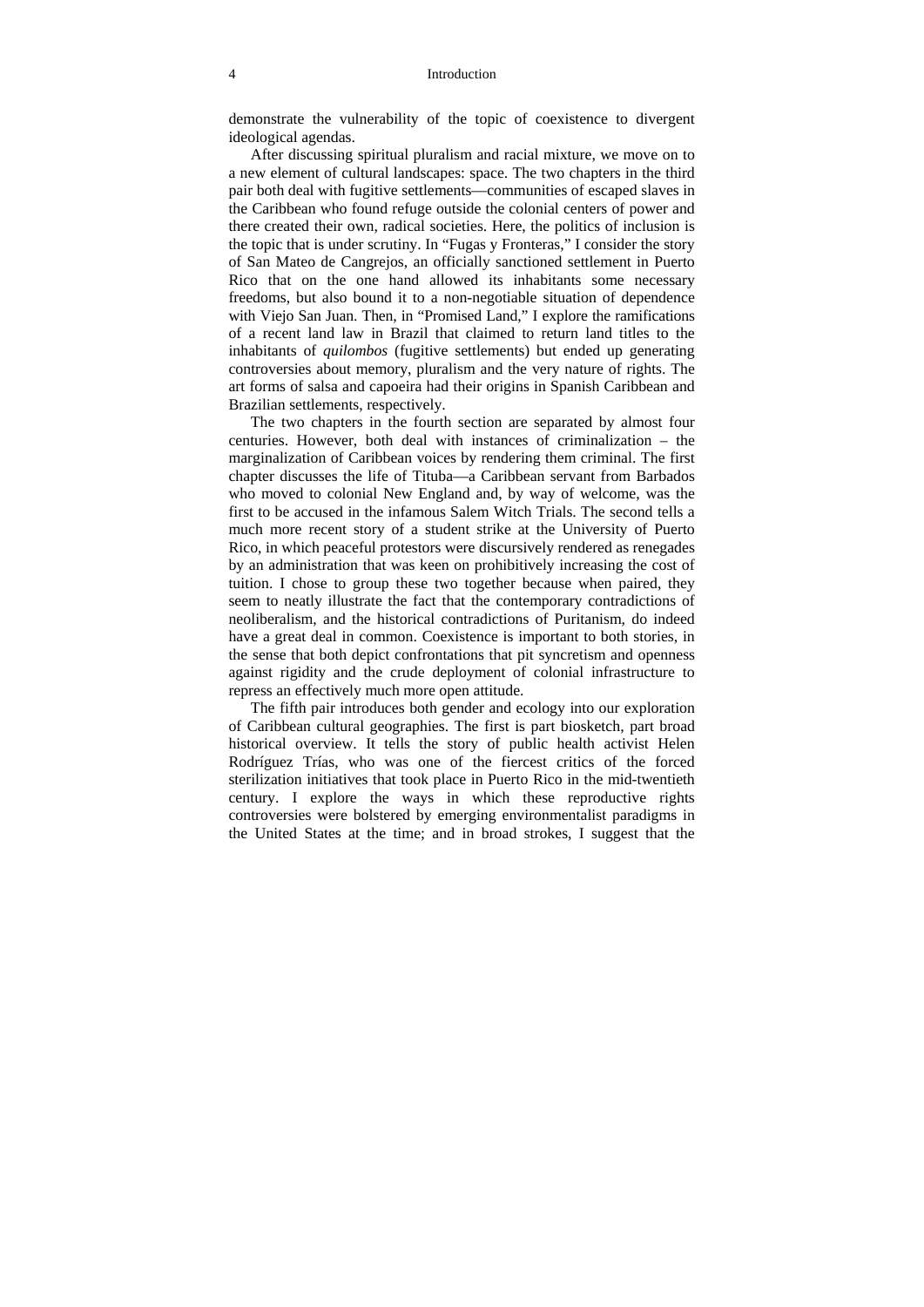shared degradation of women and the environment in the tropics has a long history. I follow this article with another. "Decolonial environmentalism" draws from recent research on the politics of global sustainability and offers a new philosophy that can counter the patriarchal and anti-ecological tendencies of colonialism, as well as its latent, more recent manifestations. The intention of this section, vis-à-vis the topic of coexistence, is to provide an introduction to the two characters—women and the environment—whose liberty and dignity are fundamental to the forms of coexistence that we must cultivate in our world.

Last is a rather conceptual dialogue between two ideas—"decolonial ethics" and "cosmopolitanism from below." The former is indigenous to the Caribbean, and articulates a philosophical framework that integrates spirituality and love with a deep knowledge of the abuses that religious institutions have perpetuated in the Caribbean. The latter is a philosophy that is uniquely adapted for our current moment of globalization. It makes the case for a form of global governance that takes at its center transnational activist networks. While these two ideas emerge out of different contexts, I wish to place them side-by-side so as to highlight the ways in which they reinforce each other. In doing so, I also wish to bring this book full circle. The book begins with an exploration of the ways in which diverse spiritualities, from all over the world, found their way to the Caribbean. I wish to end it by considering the opposite: the ways in which the spirituality that has emerged from the Caribbean experience, after five centuries of creativity, contestation and coexistence, can enrich contemporary debates about the future of our societies in a time of such rapid change and earth-shattering controversy. The world came to the Caribbean—this is well agreed upon. And I wish to propose that, true to character, the Caribbean can assume a crucial place in today's world.

As a global society, we are experiencing opportunities and crises that bring more people into deeper and more rapid contact than ever before. In this climate (literally and figuratively speaking), we must be able to identify instances of coexistence wherever they exist, and be able to foster meaningful communication wherever it falters. Each of these chapters offers inspiration and asks questions. I firmly believe that it is by combining inspiration and critical thought that we will be able to heal the broad rifts and near-fatal wounds that often keep human beings apart—and which will only deepen if we leave them unaddressed.

Initially, the title of this book was "Tempestad Tranquila." This title contains several layers of meaning for me that are important for this introduction. It alludes to William Shakespeare's *The Tempest*, whose tropes continue to manifest themselves in the ways in which the Caribbean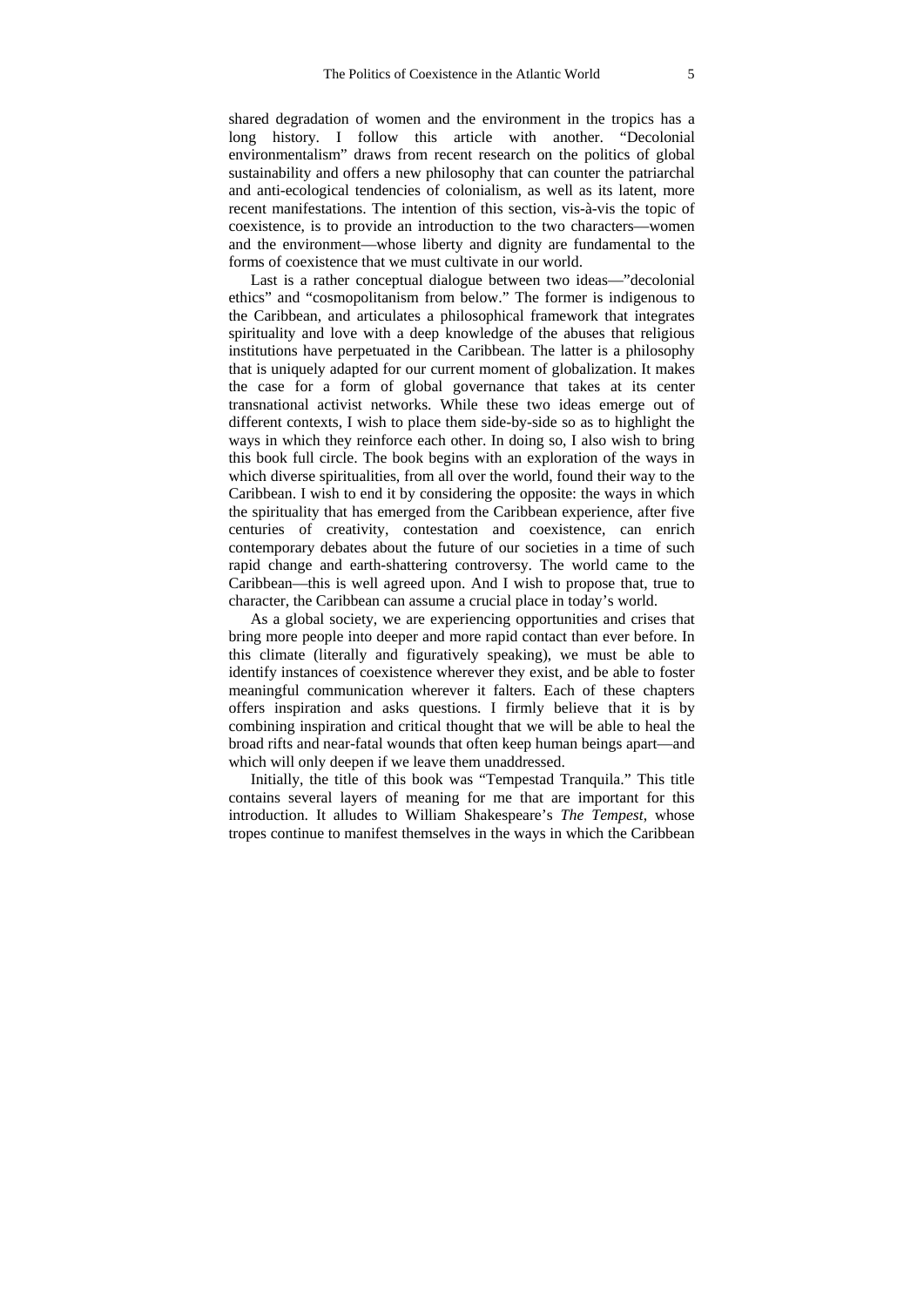#### 6 Introduction

is represented and understood. It is also the title of a song by Cultura Profética, a Puerto Rican reggae band whose music has provided the soundtrack for much of the island's "counter-culture." Their popularity borders on the cliché, but their songs' messages of social consciousness enliven and bring peace to many people in the region, every day.

By "tempestad *tranquila*" I mean to suggest the beautiful paradox which is, to me, at the heart of every true story of coexistence. Coexistence is not only about tranquility, nor is it only about the excitement, the rumble, the *tempest*, that comes from people of diverse histories and backgrounds coming into contact with one another. On the contrary, coexistence is (in my opinion) the meeting of these two sensibilities. Productive turbulence and necessary peace. It is an open question, and a tantalizing promise. By virtue of its complex history, the Caribbean is particularly well suited to the task of offering lessons to the rest of the world about the art and practice of coexistence. Being as it is a crucible for some of modernity's most luminous displays of creativity, as well as its most lurid examples of exploitation, its people and ecosystems have produced scenarios of coexistence in which each generate their own unique set of observations and insights. We would all do well to respect the details of these stories, and learn from their trajectories.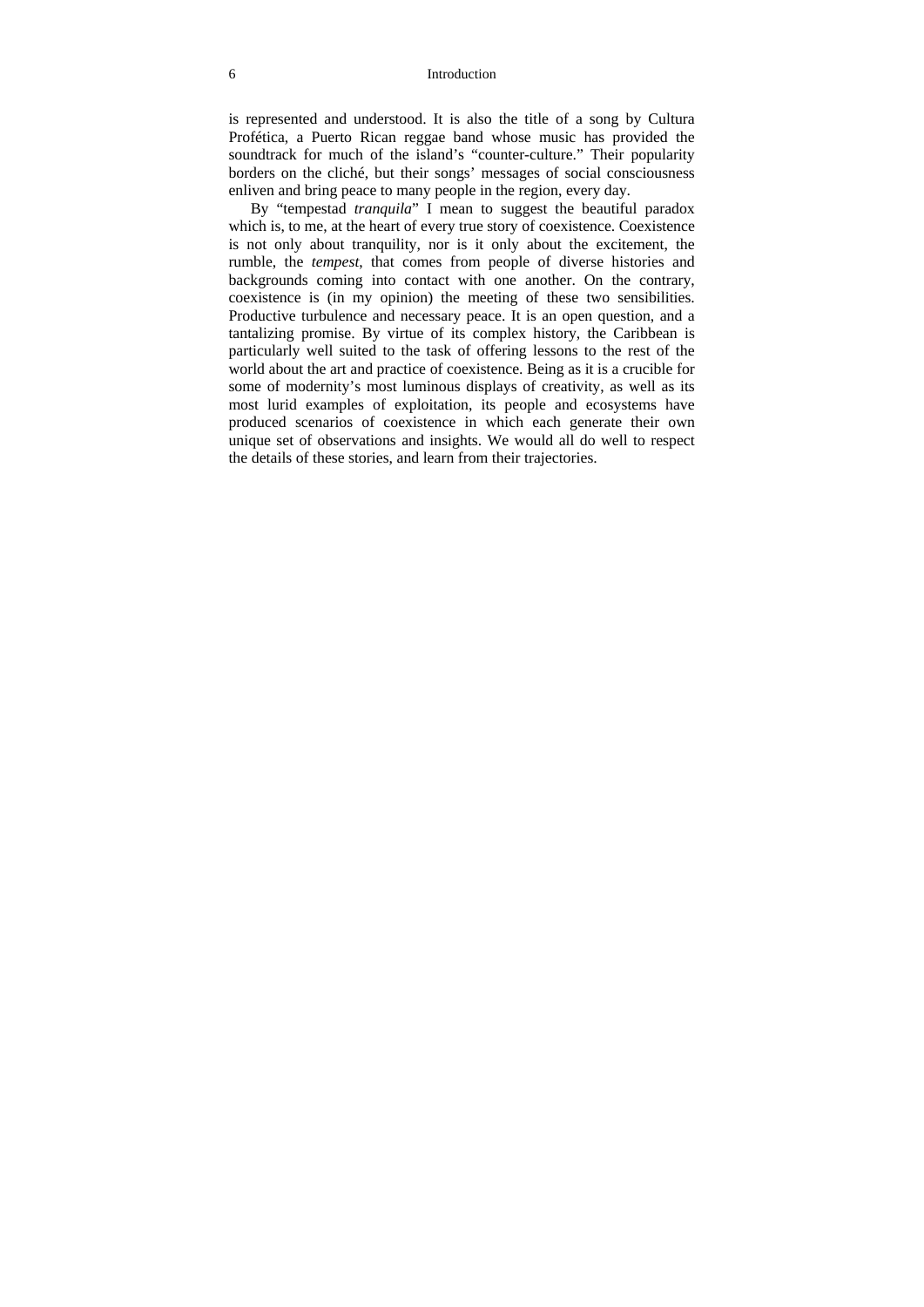## CHAPTER ONE

## CULTURE AND OTHER QUESTIONS: MARÍA ROSA MENOCAL'S *ORNAMENT OF THE WORLD*

"Books—and the kindred fruits of the human imagination—often reveal that beneath the façades of even the most strident official tyranny, social and cultural intercourse will surely try to carry on. The artifacts… are themselves the acts of tolerance and resistance, or at least their best concrete measure." (Menocal 2002, 278).

A dimension of Caribbean history which is not always showcased in standard history books but which is often discussed in the region—in university classrooms and coffeehouses alike—is the legacy of medieval Spain in the Latin Caribbean. In 1492, the reigning Catholic monarchs in Spain—Ferdinand and Isabela— completed three projects that would define Spain's geopolitical image and activities for centuries to come. The first was the "discovery" of the New World by Christopher Columbus. The second was the conquest of Granada, one of Spain's southernmost provinces and the last stronghold of Muslim leadership and cultural influence in the peninsula. And the third was the expulsion of the Jews, who had (like the Muslims) been persecuted for decades under the Spanish Inquisition and would now irreversibly be driven from their homes.

The narrative taught in many high school classes in the Americas is that after these three events, the landmass of Spain was firmly consolidated under a Catholic monarchy with fierce imperial ambitions and little tolerance for cultural and spiritual diversity of any kind. While this is generally true, this narrative of post-1492 bigotry and conquest often overshadows another dimension of the same history, which is anchored in the following question: What happened to the Moors and Jews (and their sociocultural legacies) after they were expelled from Granada?

The word on the proverbial Caribbean street is that many of these nowreligious minorities came to the islands, and that the culture of pluralism which was now verboten on the Iberian Peninsula—was transported along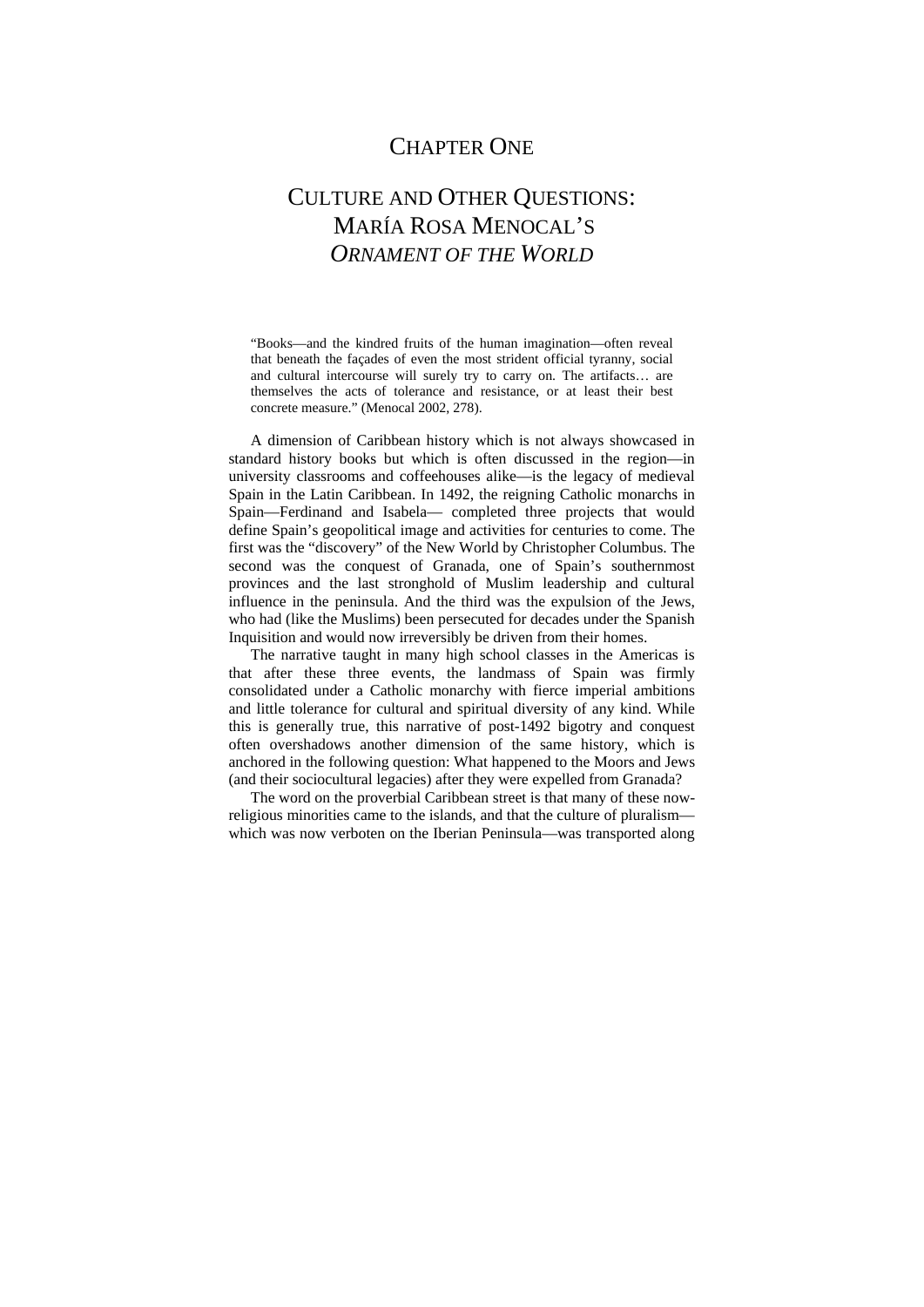with them. One of the most celebrated authors on tolerance in medieval Iberia is María Rosa Menocal, whose 2002 bestseller *Ornament of the World* contains numerous examples of cultural exchange across social divides. Though she does not discuss the Caribbean in her book, she raises many questions that are startlingly relevant to the subject of coexistence in the greater Caribbean. In fact, at times her portrayal of medieval Iberia bears such a close resemblance to the cultural and political landscapes of countries such as Brazil and Puerto Rico that we must wonder if, in some ways, the geographies of coexistence that we see daily in the greater Caribbean have some of their origins in a society on the other side of the world—that of the "greater Mediterranean".

This chapter explores several aspects of Menocal's work which resonate with the themes explored in the following chapters. It is meant to lay a light foundation for some of the more specific questions that are investigated later on in this book through precise examples from the Latin Caribbean.

The Mediterranean has historically engaged in forms of political administration and social practice that are at once tolerant and stratified. In medieval Spain (or al-Andalus, as it was then known), religious minorities were required to pay taxes and declare their allegiance to their rulers. At the same time, their artistic and other cultural traditions were often embraced by the "mainstream." At times, these art forms were incorporated into court culture and were celebrated for their beauty and sophistication. These two, seemingly contradictory elements of the Mediterranean landscape—clear political hierarchies on the one hand, and cultural openness and fluidity on the other—are the subject of Menocal's book. They also continue to reverberate in the vibrancy, pluralism, and inequalities of the greater Caribbean.

In *Ornament of the World*, María Rosa Menocal relays an assortment of moments from medieval al-Andalus' political and cultural history. Taken together, they demonstrate the complex and often counter-intuitive relationship between culture and politics in societies that are peopled by multiple religious or ethnic groups. Menocal writes that medieval Iberians "nourished a complex culture of tolerance" (11), and she defines tolerance as "the often unconscious acceptance that contradictions—within oneself, as well as within one's culture—[can] be positive and productive" (11). The idea that contradictions can be socially invigorating and can ultimately contribute to true tolerance runs throughout Menocal's book. And by her own account, medieval Spain was filled with fascinating contradictions that are by turns inspiring, and by turns puzzling.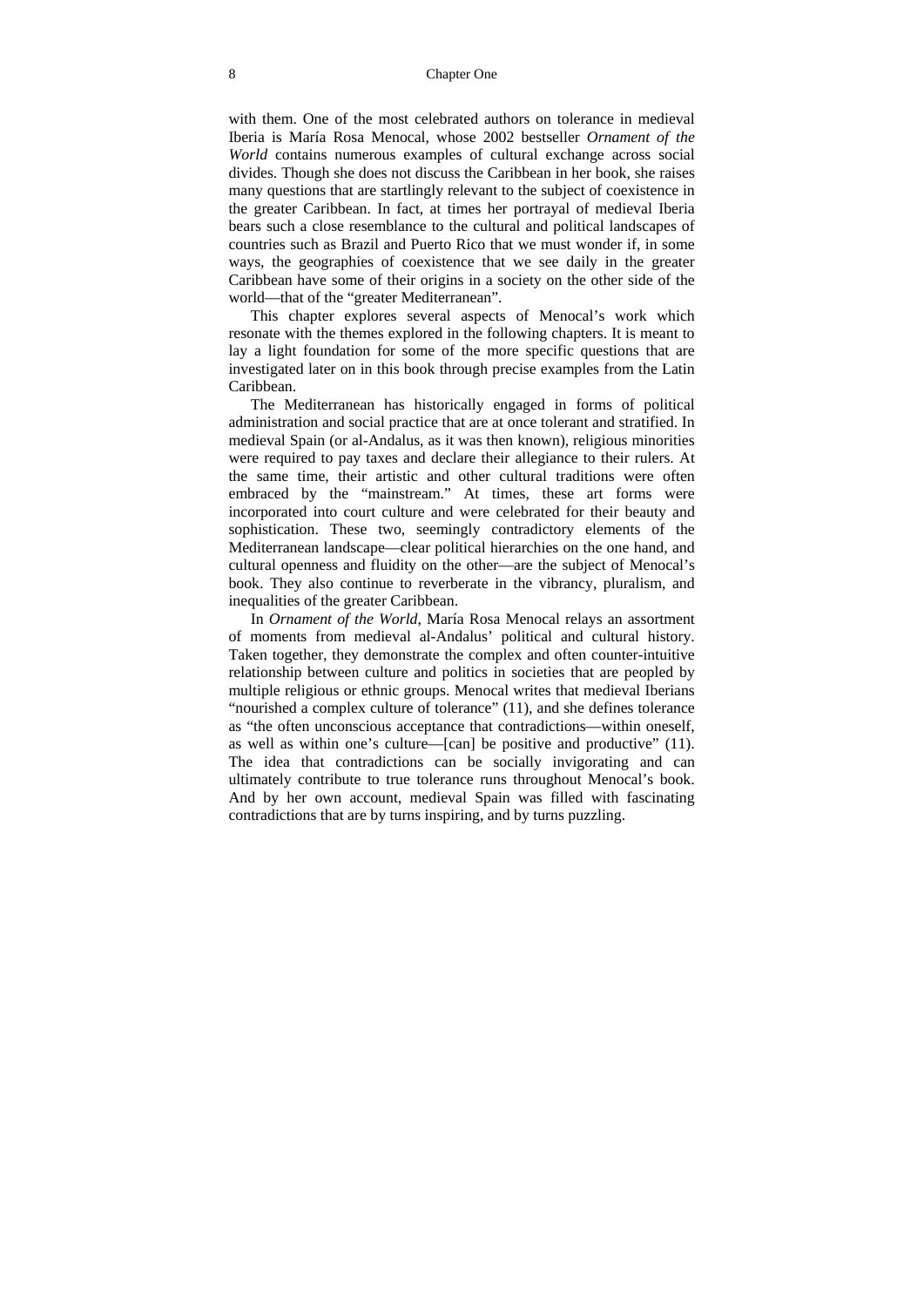Menocal writes beautiful passages on architectural, musical, literary, philosophical, and, most importantly, linguistic innovations and collaborations that originated in medieval Iberia. Her focus is on the "culture of translation, perforce of tolerance" (197) which not only facilitated broader dissemination of knowledge throughout Europe, but also fostered important intellectual breakthroughs—most notably, the reconciliation of faith-based and reason-based schools of thought (204).

Menocal's narrative focuses on "the noble effort to produce and maintain a first-rate culture, one that could hold together, at the same time and in the same place, two contradictory modes of thought and belief" (204-5). At times, it seems as though the fluid movement of music, poetry, design, and ideas from one subculture to another provides ample proof that people in medieval Spain were, by and large, peaceful, tolerant, and generally content. But at other instances, these examples of cultural diversity do not entirely convince us that respectful and inclusive political relations were the order of the day. Marginalization of religious minorities, and deep inclusion of their cultural forms, seemed to exist comfortably side-by-side.

By established accounts, medieval Iberia was at once diverse, inclusive, separate and unequal. Menocal tends to downplay the controversy inherent in that fact by emphasizing the importance of being able to understand and appreciate the contradictions that underpin all pluralistic societies. Menocal writes that the "Andalusian story reveals the intractable tensions between our desire for cultural coherence, on the one hand, and the excitement and vitality of contradictions in ourselves and in our midst, on the other" (277). She implores us to let go of our desire for cultural homogeneity and the myth of absolute agreement between human beings, and reminds us that cultural dynamism is much more a gift than it is a liability.

In the Caribbean, such advice is appropriate but not necessary: this region has been diverse since precolonial times. But although this is true, it does not follow that socioeconomic equality and political justice are woven into the fabric of the region. On the contrary, the countries of the Caribbean have suffered under the joint injustices of colonialism, patriarchy and environmental degradation. People in the Caribbean today must contend with difficult legacies such as vulnerability, exploitation, appropriation and division. And in this context, the region's exceptional diversity does not always come to the rescue. For instance, the fact that reggae and samba are popular forms of music does not mean that people of African descent in the region have been granted the full spectrum of rights and opportunities that the political systems of the governments who rule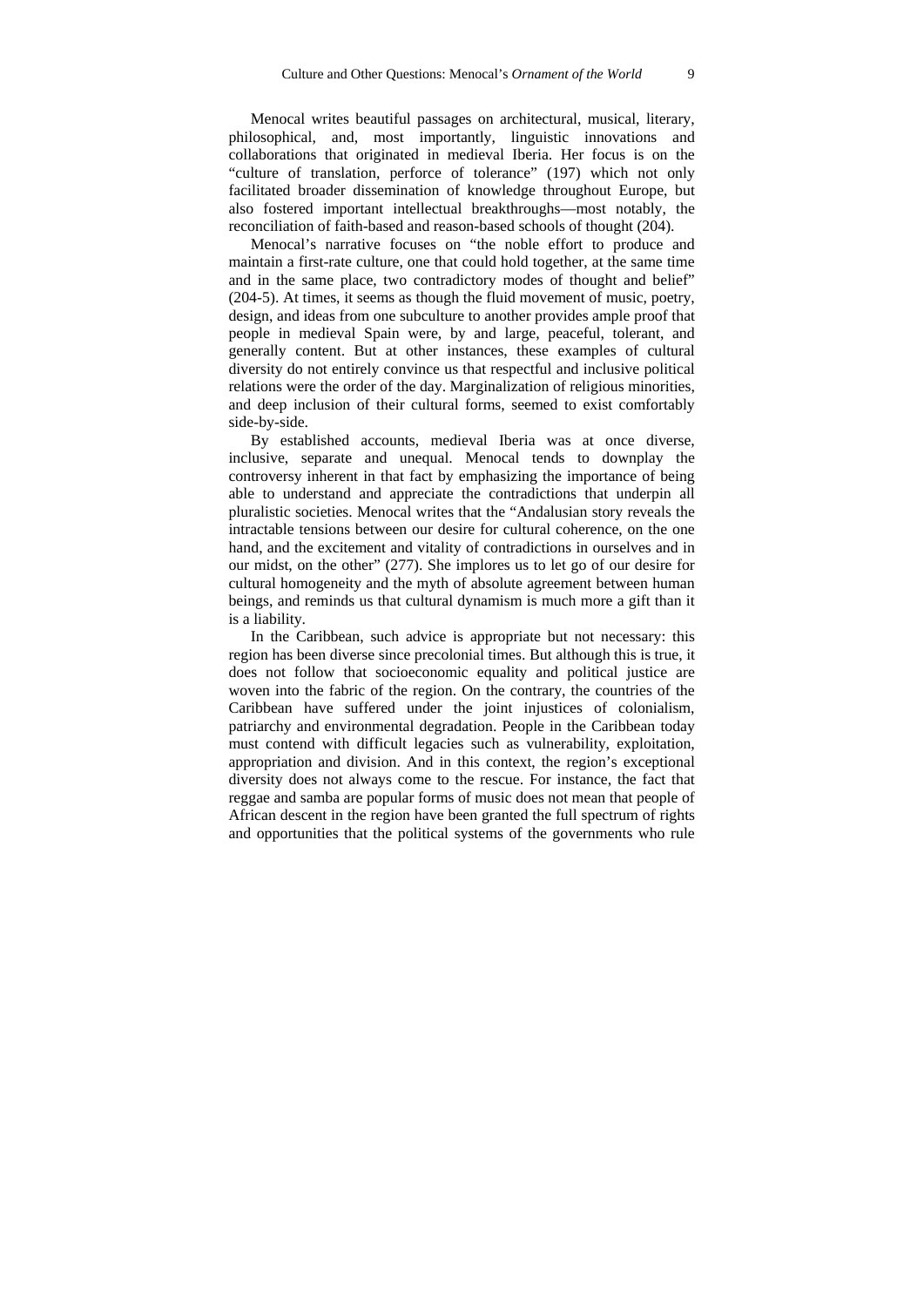them claim to offer. The anecdotes in Menocal's book invite the question: what makes cultural history politically meaningful? They remind us that while both culture and politics are fascinating topics of study, we should not make assumptions about one simply because we have some knowledge of the other.

Menocal concludes her book with a description of Ferdinand and Isabella "[marching] up the hill to the Alhambra to take formal possession of Granada dressed in their Arab finery" (270). She interprets this scene not as "posturing and deceit, conspiracy and duplicity" (270), but rather as evidence that "the possibility for religious and cultural tolerance was still there" (270). Though I respect Menocal's observation, I am inclined to disagree.

It is possible that Ferdinand and Isabella may not have perceived any strong relationship, positive or negative, between the clothing they were wearing and the territory they were about to conquer; indeed, those associations may have disappeared generations ago. It is more probable, however, that the monarchs donned Arab clothing as a form of appropriation. By dressing as they did, they inserted themselves, and their imperial agenda, into a newly conquered landscape under (quite literally) a false guise. It is quite likely that this fashion choice was a deliberate act of control, intended to extinguish the cultural voices of their newly subdued subjects once and for all.

Indeed, it is difficult to ascertain the precise relationship between culture—what people drink and wear, how they mourn and celebrate, when and why they pray—and political questions of justice and equality. It is particularly difficult to do so when researching a society that "officially" died at the end of the fifteenth century. Yet medieval al-Andalus is in fact one of the Caribbean's inheritances, and as a result its accomplishments and dilemmas remain relevant to this day.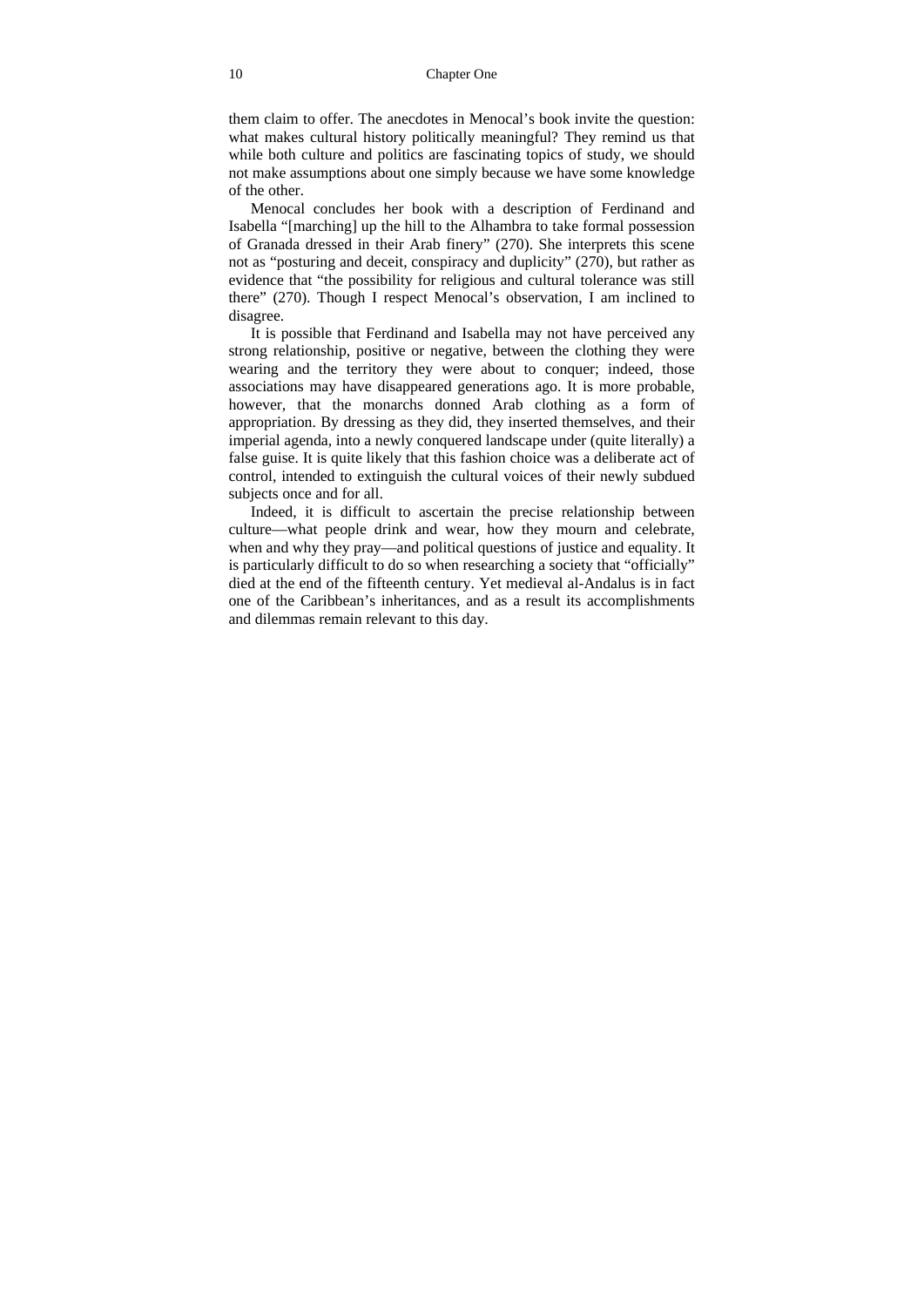## CHAPTER TWO

## ILLUSTRATING THE SELF: A DIALOGUE BETWEEN YOGIC AND YORUBA TRADITIONS

The massive dislocations and transplantations that took place in the early colonial period as a result of plantation slavery and indenture brought two ancient spiritual systems—the Yoruba and the Yogic—into close proximity with each other. Although these two systems of thought originated in separate continents—Yoruba from West Africa, and Yoga from the Indian subcontinent—, and although racial tensions in the Caribbean have historically impeded dialogue between these worldviews, profound resonances exist between these philosophies. Particularly with respect to conceptions of the self, Yoruba and Yogic ideas about the existential anatomy of a human being, the role of the divine in a human life, and conceptualizations of psychospiritual integration both challenge and complement each other in extremely meaningful ways. Placing them in opposition to each other would diminish them both.

In many ways, sociopolitical division between people of African and South Asian descent is a persistent feature of Caribbean nations which are home to large populations of both—specifically, Trinidad and Guyana. Following the abolition of slavery in the British Empire in the early nineteenth century, men and women were brought from India (and elsewhere) to the greater Caribbean to provide new labor. While indenture did not reach the same level of brutality as slavery, it was an undeniably violent and exploitative practice that condemned people of Indian descent to social indignity and political disenfranchisement. Nevertheless, men and women from South Asia were often resented by people of African descent because they now provided the cheap labor that the plantation economy required. In the process, they reduced the possibilities for waged employment for newly "emancipated" people who had for generations been cruelly enslaved.

Following the end of indenture in the early twentieth century, Indians received land and in time became wealthy through their involvement in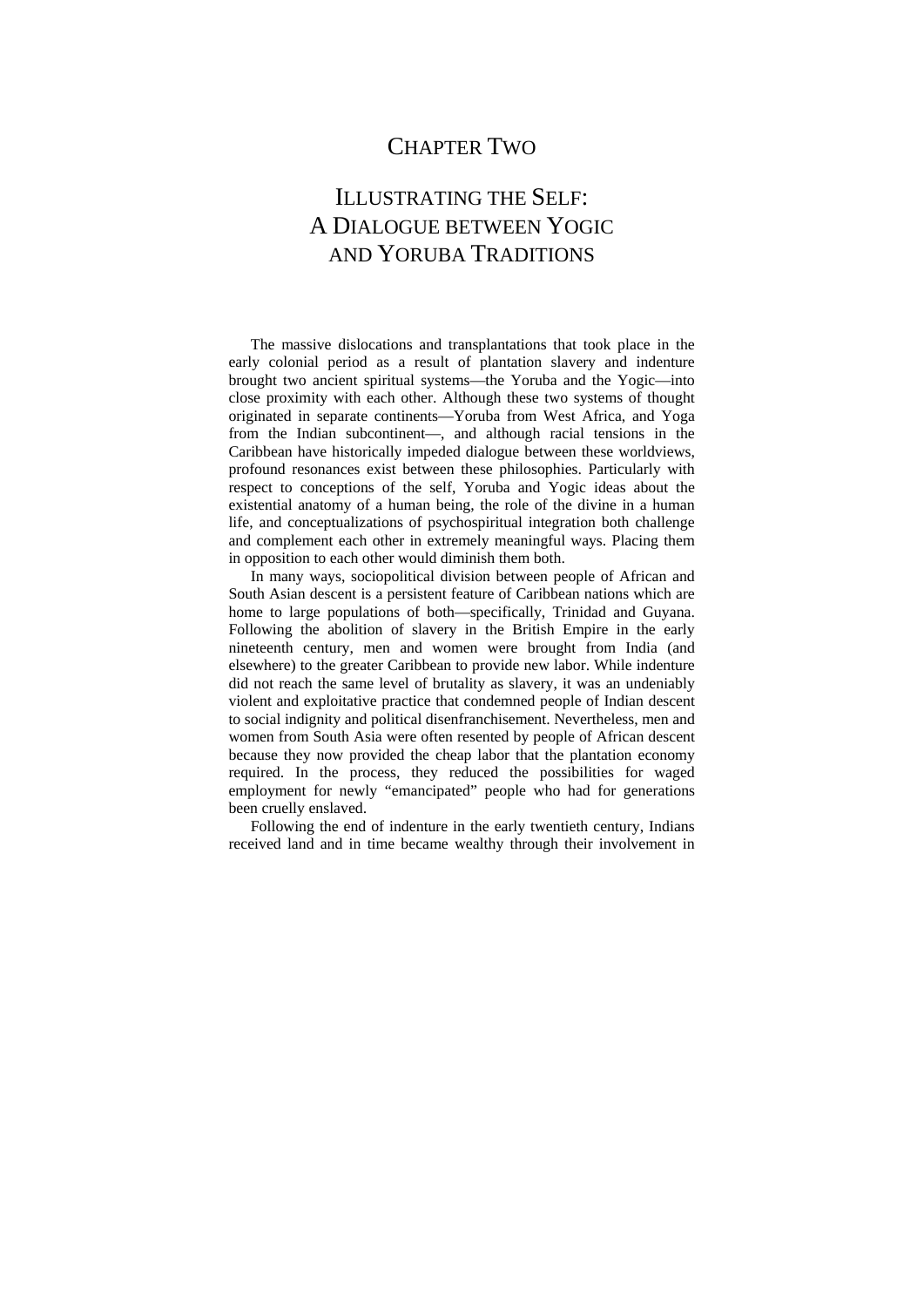#### 12 Chapter Two

emerging economic sectors such as crude oil. Political parties were divided along these ethnic and racial(ized) lines, and at certain points the tension between the two groups resulted in severe, politically impelled violence. Of course, there are also numerous examples in both Trinidad and Guyana of exuberant expressions of artistic unity, such as during Carnaval, and widespread social acceptance of both the differences and shared histories and heritages of the two groups. A discussion of Yogic and Yoruba spiritualities would be incomplete without acknowledging both the tension and the dialogue that so define Indo-African coexistence in the greater Caribbean. But ultimately, this chapter is preoccupied less with this history than it is with the philosophical resonances between these two systems of thought. The points of divergence between these two philosophies simply reveal the importance of placing them in dialogue with one another

A brief note: In this chapter, "Yogic philosophy" refers to those perspectives within the vast tradition of Hinduism which have, over time, coalesced into the spiritual discipline that we now call "Yoga." When I say that Yoga was brought to the Caribbean by indentured laborers in the nineteenth century, I mean more specifically that Brahmins who came to the region carried over these cosmologies. However, it is extremely important that I mention that, along with Yoga, indentured peoples also brought with them folk traditions that have very different conceptions of spirituality and a life well lived. These perspectives, as well as the artistic and cultural practices within which they were enshrined, deeply inform spirituality in the Caribbean—arguably more so than the Yoga discussed in this chapter.

As is the case with many of the world's spiritualities, both Yogic and Yoruba philosophies are, broadly speaking, ego-critical (Henry 2008, 5). In other words, they both acknowledge the limitations—and even the dangers—of the human ego. They are both preoccupied with the effect that ego-based qualities like arrogance, greed, and a fundamental sense of separation from others have on both individual equanimity and social harmony. The phrase "psychospiritual integration" allows us to understand this concern further. By "psychospiritual integration," I refer to a form of inner balance which is attained when both psychology and spirituality are aligned within us, so as to empower rather than undermine our peace and confidence as we move through life. Psychology might be described as the way in which we mentally process information and make decisions. Spirituality, on the other hand, can be understood as that aspect of our being which is beyond precise analysis—our hearts and souls, if you like. Yogic and Yoruba cosmologies both affirm that psychospiritual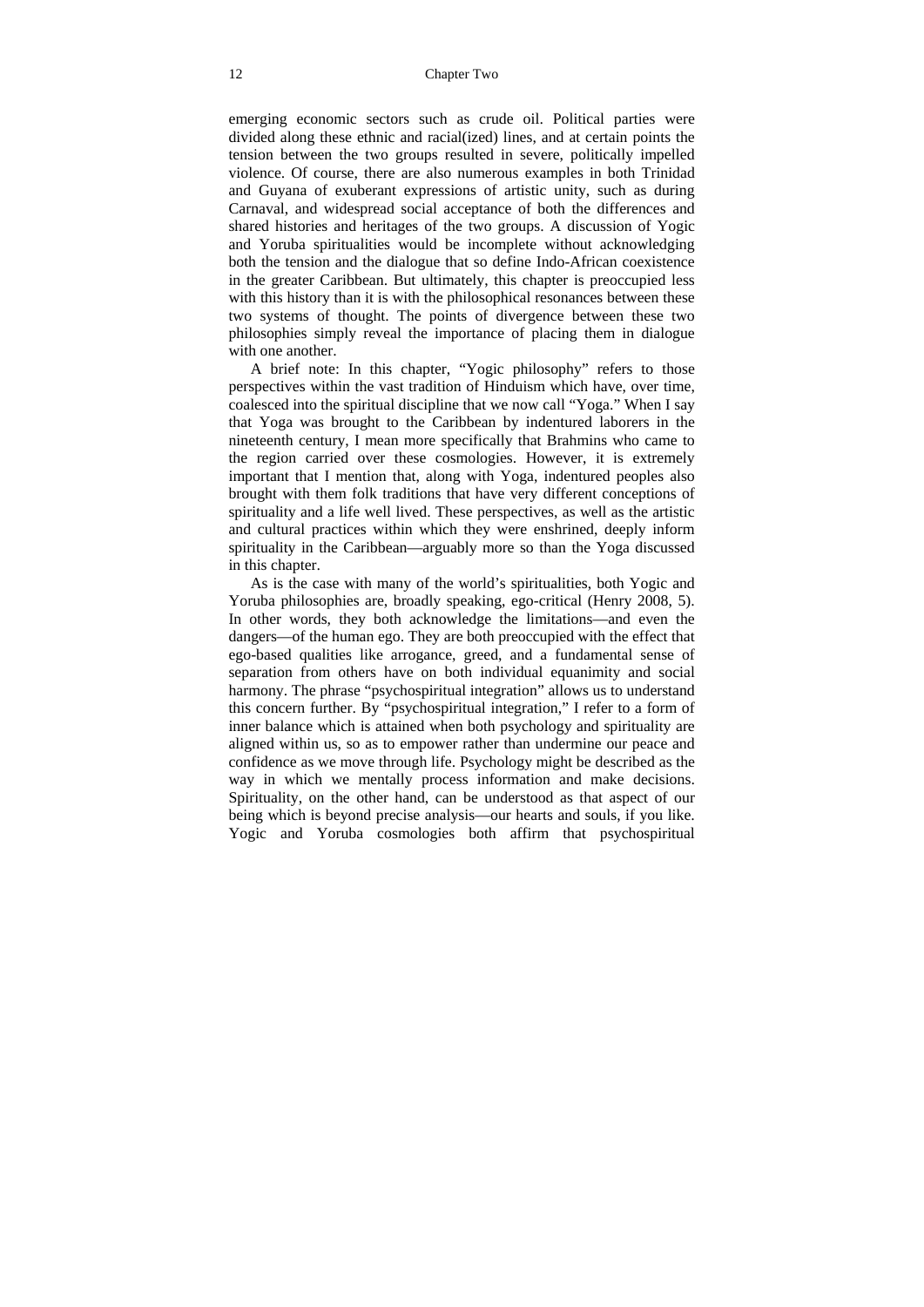integration is important, as is the transcendence of the human ego. They further assert that psychospiritual integration cannot be achieved so long as our actions (and reactions) are informed by our egos.

Yogic and Yoruba traditions eschew the ego, but this does not mean that their descriptions of the anatomy and spirituality of the human self are the same. On the contrary: Yoruba philosophy uses the language of the body to explain the world of emotions, while Yogic philosophy prefers to deal in abstractions. Put differently, the former grounds the self in the body, while the latter tends to emphasize the ability of the intangible mind to direct our spiritual practice. The Yoruba conception of self, by virtue of its physical language, inspires groundedness, whereas Yogic philosophy, because of its emphasis on the immaterial, makes the idea of ego transcendence more easily understood. These two elements—groundedness and transcendence—are both essential to sustained psychospiritual integration.

Heart, spine, brain, stomach. In colloquial English, these words have two possible meanings. They can refer to physical organs upon which we depend for our material survival. However, they can also be used as metaphors which help us to illustrate people's emotional traits. Our affection arises from the heart, our assertiveness from the spine, our common sense from the brain, and our ability to deal with discomfort from the stomach. In this sense, the Yoruba method of illustrating the complexities of the self is quite similar.

The Yoruba describe humans as being made up of physico-material and mental-spiritual components (Gbadegesin 1998, 50). As is the case in the English language, emotional components of a human being are often described through anatomical descriptors. For instance, the *okàn* is acknowledged as the physical organ responsible for the circulation of blood, but it is also conceived as the source of emotional and psychic reactions (50). As with the English word "heart," the *okàn* is conceived as "something like an invisible source of thought and emotions that makes it quite distinct from the physical heart" (31). Bravery, fear, love, hate, joy, sadness, and cowardice are all understood to arise from the *okàn*.

In a similar way, the *ìfun* (intestine) builds strength through metabolic activity, while the *opolo* (brain) controls the mental activity of human beings—these words are often used to describe social characteristics that parallel these physical functions. The *ara* is, broadly speaking, the body the word is sometimes used to describe selfishness, the act of caring only for one's body. The *ara* and the *okàn*, combined with the *ori* (the determinant of the personality of the individual) and the *emi* (the active life force supplied by the deity), are the main components of an individual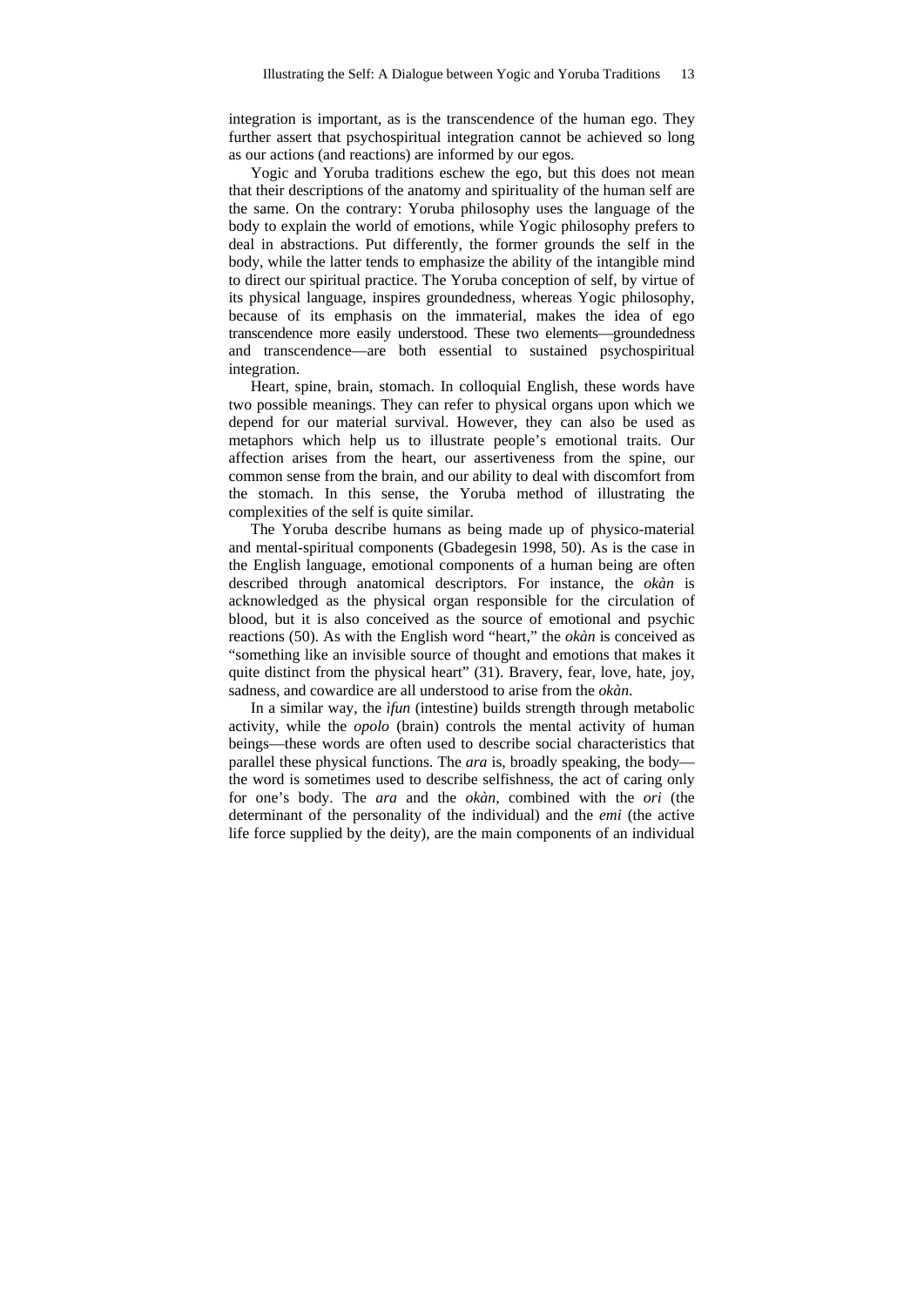#### 14 Chapter Two

(42). The boundaries between them are not absolute, and taken together they constitute the complex of traits and capabilities that an individual possesses. The ego is not described as a separate organ. Instead, it seems as though an overabundance of egotism in an individual manifests itself in excesses or deficiencies of other sites of self-development—which are described anatomically, but which, as Gbadegesin repeatedly points out, were not thought of as anatomical entities in a literal sense.

Yoruba philosophy uses the body to illustrate the complexities of human life, and to aid in the challenge of locating and controlling the ego. Yogic philosophy, on the other hand, has a more problematic relationship with the body, and this informs the vocabulary and logic through which it describes the human's quest for peace—for ego transcendence and psychospiritual integration.

As is the case in Yoruba philosophy, the ego is not described as a physical organ in Yogic philosophy. But unlike in Yoruba philosophy, the Yogic conception of the self makes a strict distinction between qualities which are linked to the survival of the human ego, and qualities which aid humans in the transcendence of that ego. The geography of the human self that the Yogic tradition is known for tends to be vertical. That is, transcending the ego is a step-by-step process, and it involves making frequent value judgments about the body. Unlike either Yoruba philosophy, or the world's poetic traditions, Yogic philosophy tends to not allow for ambivalence when it comes to issues of body and spirit. The idea that the physical life of an ordinary human being can be a vehicle for the most profound of spiritual realizations is not a very Yogic idea. The most respected physical traditions of what we might call the Yogic traditions are grounded in deep physical discipline.

The *gunas* and the *atman* are two of the most important elements of Yogic philosophy, especially when it comes to the question of regulating the ego and realizing the highest qualities of oneself. I need to reiterate here, that these two tasks are of chief importance in both traditions, though they are illustrated differently in each. In Yogic philosophy, the creative energies and capabilities within us are collectively called the *gunas*. They constitute "important phases in the development of self-creating capabilities by the ego, and hence the horizons within which we feel, think, and act" (Henry 2008, 5-6). We might say that they are the building blocks, the threads, that make up our personalities—and by extension, our goals, judgments, tastes, and emotional landscapes. They arise from *prakriti*, which Henry defines as "the cosmic womb, the dynamic and ever-moving cycles of pre-conscious creative energy that are responsible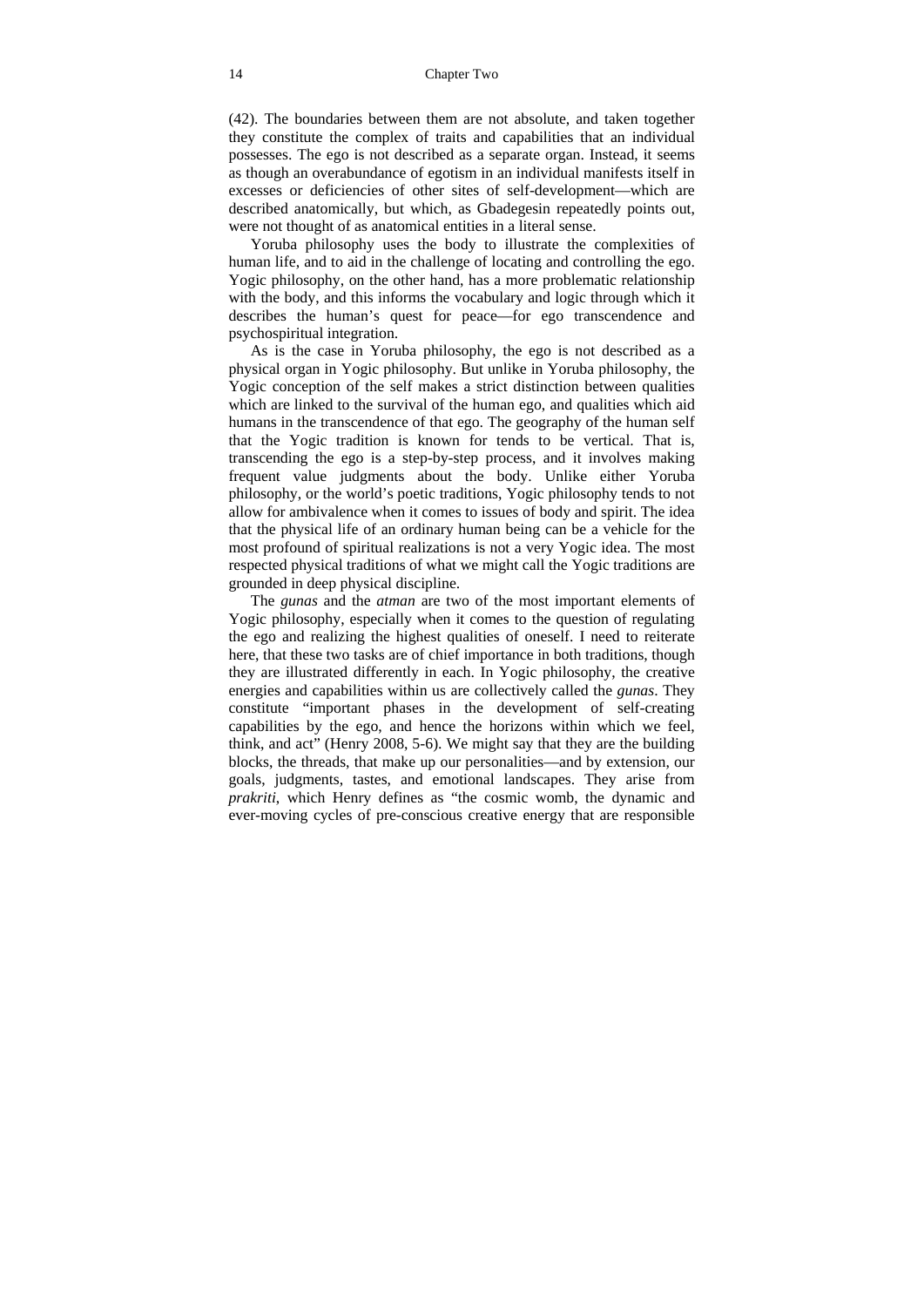for the world of material nature" (5). The *prakriti* is often described as containing earth, water, fire, air, ether, intellect, and ego.

The three *gunas* differ in their properties and in the degree to which they are able to move a person closer to an awareness of *purusha--* "the very silent, unmoved mover from which [*prakriti*] draws its energy" (Henry 2008, 6). *Tamas* is the most problematic of the *gunas*—it is incapable of truly recognizing the independence of other beings in the world, and is typically associated with stagnant and unproductive energy. *Rajas* is associated with passion, and it is the source of our desire for pleasure, possessions, and emotional comforts—as Henry describes, the "capacity to relate to others as independent subjects [in *tamas*] is significantly greater [than *rajas*] but by no means perfect" (6). *Sattwa* is the highest of the three *gunas*. It represents rationality and longing for knowledge. Its consciousness is "truth-orienting but not truth-possessing." In other words, "it can make one scholarly and wise, but it cannot by itself overcome its attachments to the limits of intellect and reason, or completely free itself from its interconnections with the other two" (7).

Yogic philosophy consistently makes clear that no activity generated by the ego (*jivatman*)—in other words, no activity directly stemming from the *gunas*—can produce a direct experience of cosmic union. This experience of union, or *Samadhi*, stems from our realization of the divine principle within us and within the cosmos (*atman*). The place of the practices of yoga and meditation within Yogic philosophy is to cultivate the internal conditions necessary for realization of the *atman* and the attainment of *Samadhi*. Transcendence of the self—no matter how clear or wise—is a requirement if we are to realize our highest nature, and our union with all life.

The above analysis has shown that the Yoruba and Yogic conceptions of the self differ to a significant degree. However, hopefully it is also clear that the differences between these two philosophies do not make them fundamentally incompatible. Rather, they share similar goals, and the insights and analytic constructs that they each set forth are all extremely useful and can certainly be taken together. Though they may express it differently, both regard ego displacement as essential for self-realization. For both, psychospiritual integration is essential, and that integration involves the displacement (or transcendence, whichever word one prefers) of the part of our being that seeks only to survive—the ego.

Both philosophies are holistic. Contrary to what has been said by thinkers such as Hegel, Schopenhauer, and Naipaul, Brahmanic spiritualism is not necessarily a "static, world-rejecting discourse" (5). And contrary to popular belief, Yoruba ideas are not excessively material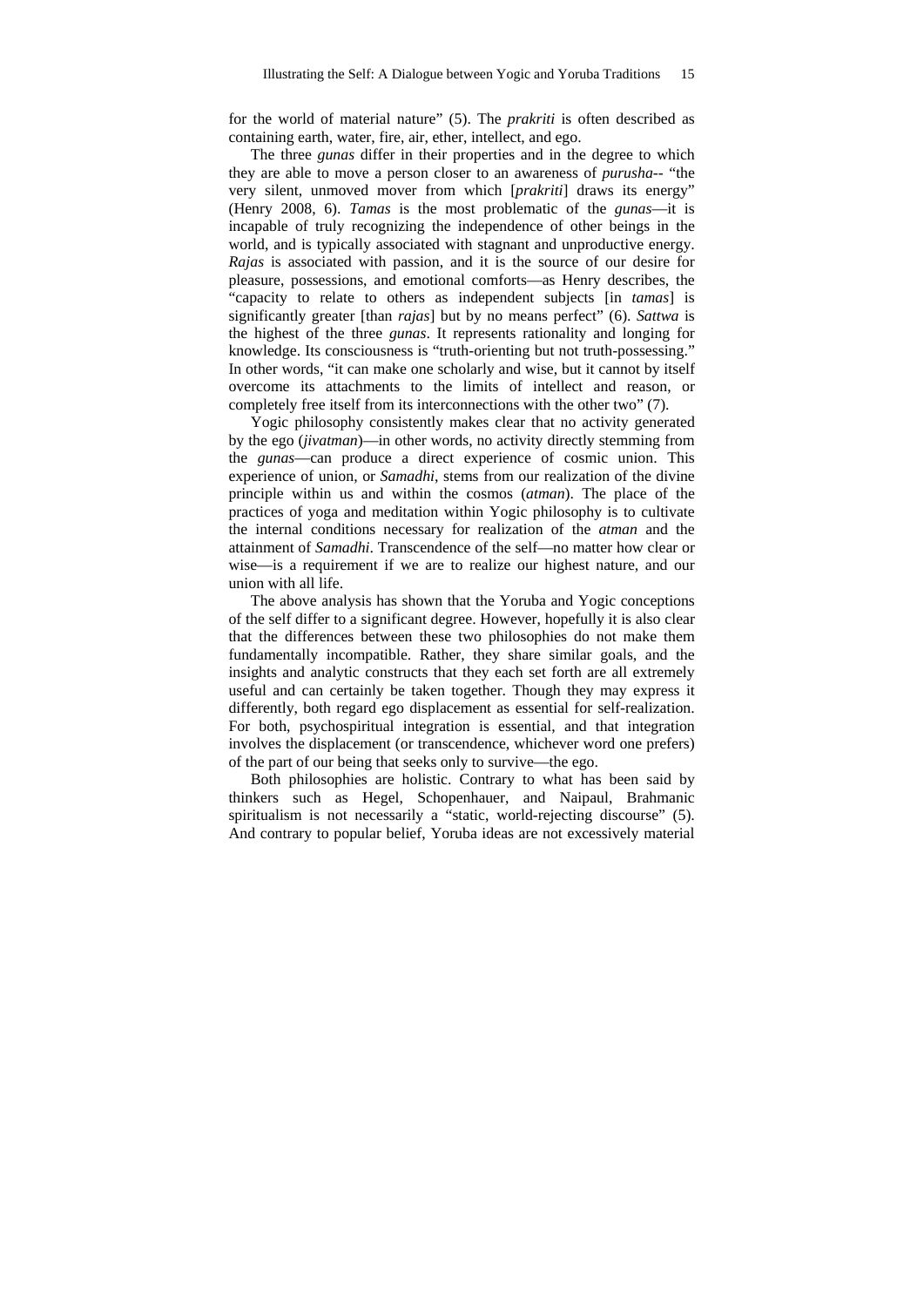or body-oriented (Gbadegesin 1998, 45). On the contrary, when interpreted in its most robust form, Yogic philosophy is as conscious of the material world as Yoruba philosophy is. And Yoruba philosophy is wise to the stubborn nature of the ego, and the spiritual importance of transcending it—as is Yogic philosophy. Indeed, when the cosmologies of these two are brought into dialogue with each other, they present a wide array of options for the spiritual seeker. They answer each other's absences, and can weave together to create a formidable philosophical framework that could be of great benefit to the Caribbean and beyond.

Both Yogic and Yoruba traditions are intensely spiritual (in that neither offers insights into material life per se), and the way they express ideas about emotion and self-formation harmonize well with one another. Yoruba philosophy, with its anatomical imagery, has an extremely grounding effect. The symbolic correlation of emotional qualities with particular centers in the body provide an extremely effective starting point for people who want to attain harmony and integration at different emotional registers in their lives. Yogic philosophy, meanwhile, with its philosophical texts (such as the *Upanishads*) and its systems of yoga and meditation, provides people with important insights and resources when it comes to training the mind and cultivating a spiritual practice grounded in discipline and a directed meditation on divine consciousness. Clearly, the tools that these two discourses of self-realization set up are not incompatible. Rather, they offer separate but interdependent insights on the same central spiritual problem. To describe these two philosophies as fundamentally incompatible, and presenting each system as implicitly discrediting the other, would polarize them severely and impoverish them both.

Another similarity between Yoruba and Yogic systems of thought aside from their shared core concerns and their shared spiritual preoccupations with the origin, nature, and purpose of being (Henry 2008, 23)—lies in their shared ability to accommodate both ritual- and nonritual-based forms of spiritual practice. Both Yoruba and Hindu traditions have origin narratives, to which these traditions' conceptions of the self are inevitably connected. They both have pantheons of gods—such as Varuna, Indra, Agni, and Soma in Vedic philosophy and Shango (the Yoruba god of thunder) in Yoruba philosophy. Those gods form, in both traditions, a "sacred canopy" (6) that provides an important foundation for many followers of both traditions, and which can be worshipped through dramatic and performing arts and religious ritual. These two traditions, of course, also have extremely deeply developed non-ritualistic philosophies, which have been developed throughout this chapter. This shared quality of openness towards artistic and philosophical, ritualistic and non-ritualistic,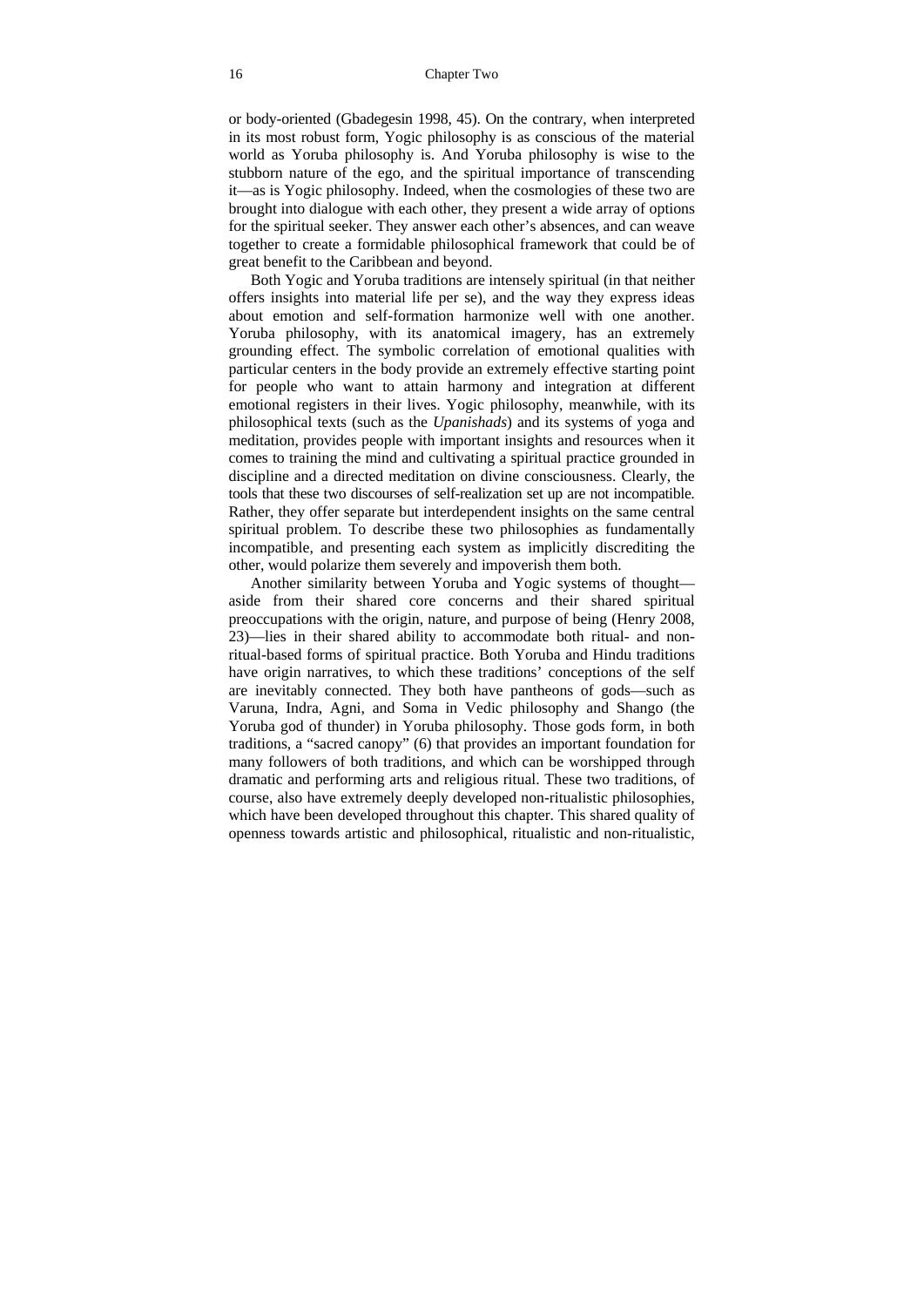forms of practice is extremely significant because it speaks to a certain degree of natural syncretism and capacity for dialogue that is not shared by all traditions in the world. It is an extremely fortunate characteristic, and will hopefully foster vibrant exchange between these two traditions in the near future.

Though it is unconventional to discuss one's own upbringing and spiritual orientation in a chapter such as this, I would like to here because I believe that my personal experiences growing up in the Caribbean might shed further light on the vast potential of Yogic and Yoruba cosmologies to reinforce each other, and join in the service of positive change.

My conception of the self is, in certain ways, different from both of these philosophies, even though I grew up in close proximity to both. I am very deeply influenced by mystical poetry, and since philosophy cannot offer a particularly poetic or literary conception of the world, I have sometimes found that even the philosophies which I respect most deeply do not always provide complete comfort. However, for the most part, my conception of the self is extremely consistent with the conceptions set forth in both Yoruba and Yogic philosophy. I believe that displacing the ego to create space for inspiration is an absolutely essential component of self-realization, and I also believe that that process of ego displacement requires both the cultivation of mindfulness and clarity, as well as harmony with the surrounding world.

My spiritual orientation relies deeply on syncretism, as it is manifested not only in philosophy, but also in culture more broadly. I fully share the belief that self-realization comes from developing an awareness of oneself as being moved and inspired by a loving, harmonious force greater than ourselves. I also share the belief that complete psychospiritual integration involves a harmonizing of the various self-creative forces within us—and certainly, finding our place within our historical moment—with the aim of living with and for psychospiritual harmony on a global, ecosystemic level. I deeply identify with the idea that, as living beings, we must aim to attain divine consciousness so that we can, through our own creative capacities, live in the world in a truly inspired way. It seems as though both Yogic and Yoruba philosophies support this idea, but maybe it is only now, in an age of constant interdependence at a global level, that we are realizing the importance of engaged spirituality.

I also believe deeply in the importance of harnessing our own creative faculties, and it is because of both this belief and my love of the arts that I am drawn to mystical traditions such as Sufism. I share with many of the world's most beloved mystics the belief that there are infinite paths to the divine, that the divine dwells within us as pure love, and that the divine